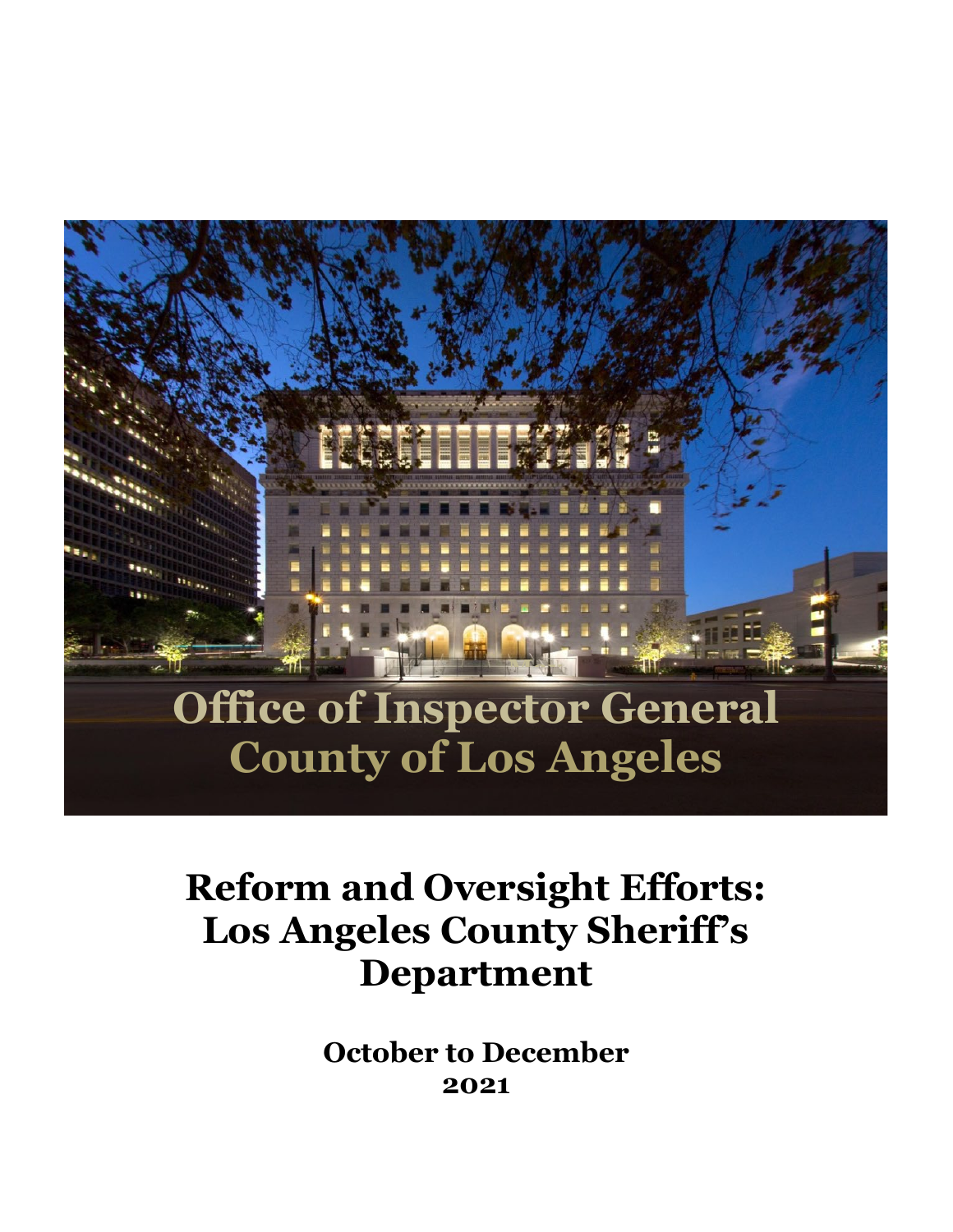## **Table of Contents**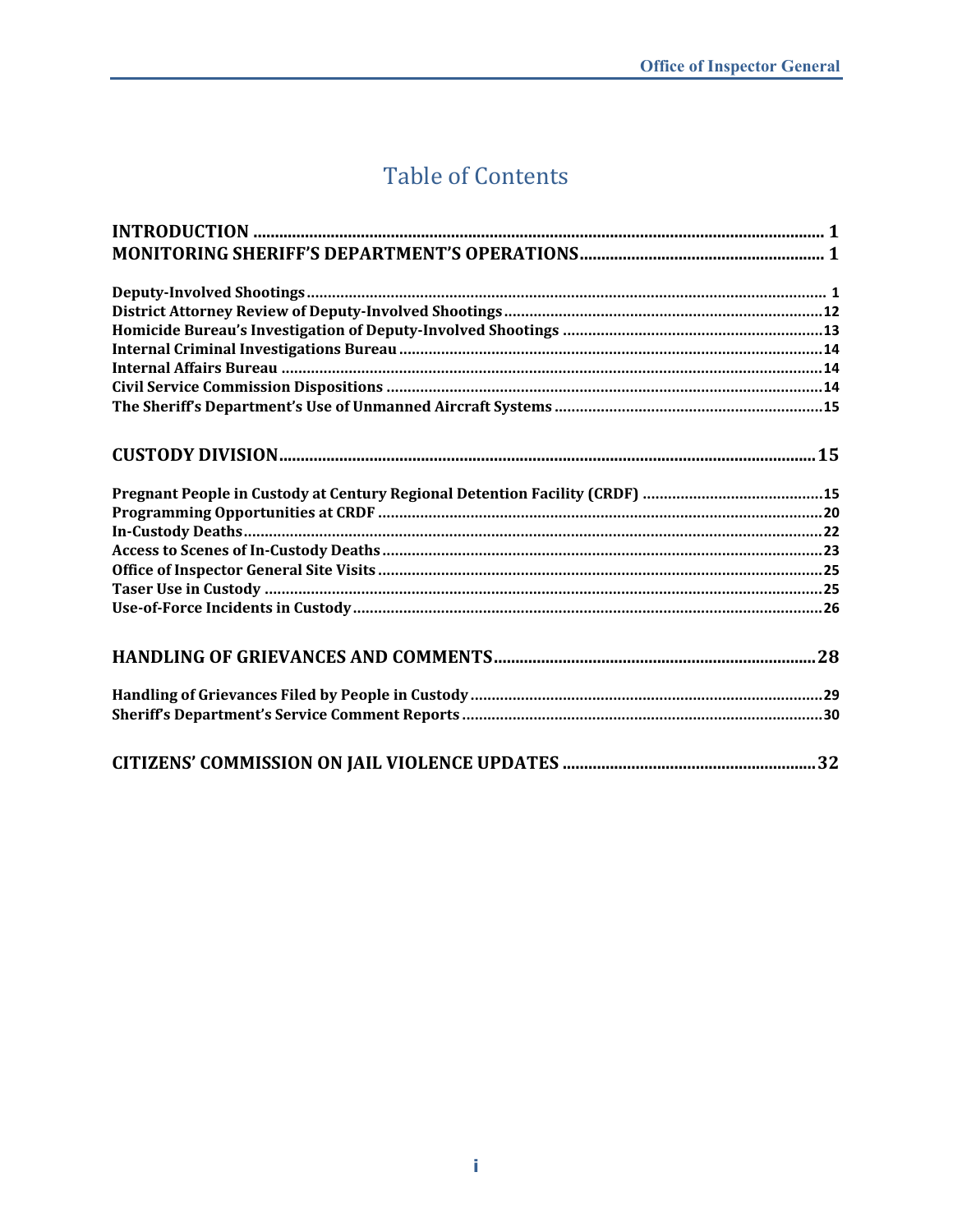### <span id="page-2-0"></span>**INTRODUCTION**

This report provides an overview of the Office of Inspector General's regular monitoring, auditing, and review of activities related to the Los Angeles County Sheriff's Department occurring between October [1](#page-2-3), 2021, and December 31, 2021.<sup>1</sup>

### <span id="page-2-1"></span>**MONITORING SHERIFF'S DEPARTMENT'S OPERATIONS**

### <span id="page-2-2"></span>**Deputy-Involved Shootings**

The Office of Inspector General reports on all deputy-involved shootings in which a deputy intentionally fired a firearm at a human, or intentionally or unintentionally fired a firearm and a human was injured or killed as a result. This quarter there were 13 incidents in which people were shot or shot at by Sheriff's Department personnel. Office of Inspector General staff responded to each of these deputyinvolved shootings. Eleven people were struck by deputies' gunfire, five fatally.

The information in the following shooting summaries is based on information provided by the Sheriff's Department and is preliminary in nature. While the Office of Inspector General receives information at the walk-through at the scene of the shooting, preliminary memoranda with summaries, and by attending the Sheriff's Department Critical Incident Reviews, the statements of the deputies and witnesses are not provided until the investigation is complete. The Sheriff's Department does not permit the Office of Inspector General staff to monitor the on-going investigations of deputy-involved shootings, does not provide access to the full body-worn camera videos of deputies involved in the incident, and does not comply with lawful requests for documentation of these investigations.

**Santa Clarita:** The Sheriff's Department reported that on October 3, 2021, at approximately 3:31 p.m., Santa Clarita Sheriff's Station deputies responded to a family disturbance call. The reporting party was a mother who stated that her son, a white man, was suicidal, armed, and had made statements indicating he would confront the deputies when they arrived at the location.

When deputies arrived, they noticed a man peering out of an open upstairs window, holding a long gun. The deputies took a position east of the location and ordered the man to drop the weapon. Approximately fifteen minutes after the deputies' arrival, the man pointed the gun at them and one of the deputies fired one round

<span id="page-2-3"></span> $1$  The report will note if the data reflects something other than what was gathered between October 1, 2021, and December 31, 2021.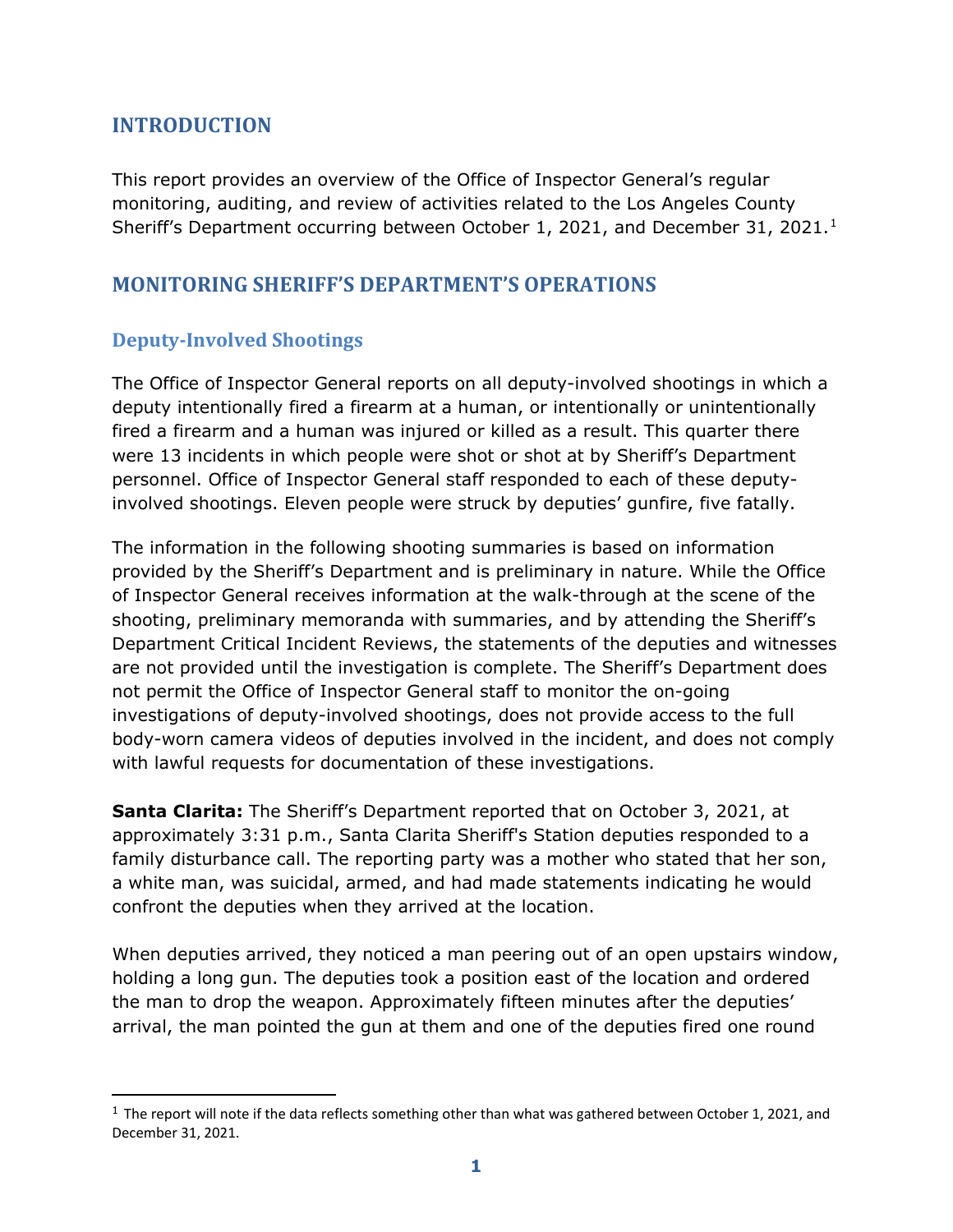from a rifle. The man retreated, reappeared, and again pointed the gun at the deputies, at which time each deputy fired one round from a rifle.

A rescue team made entry into the location and found the man unresponsive with a gunshot wound to his upper torso. The man was pronounced dead at the scene.

According to the Sheriff's Department, the Mental Evaluation Team was called to the scene, but the shooting occurred prior to their arrival.

At the time of the shooting, Santa Clarita deputies had not yet been outfitted with body-worn cameras. The shooting was partially captured by home security cameras, portions of which were shown at the Sheriff's Department's Critical Incident Review.

#### *Areas for Further Inquiry*

In developing their tactical plan, did the deputies consider the information that the man was suicidal and was looking to confront deputies upon their arrival? Did the deputies create distance and position themselves so that they could safely wait for the Mental Evaluation Team without engaging the suspect? Did the deputies consider evacuating nearby neighbors to minimize the risk to civilians from a shooting either by the suspect or deputies?

**Century:** The Sheriff's Department reported that on October 5, 2021, at approximately 8:41 a.m., Century Sheriff's Station deputies responded to a California Highway Patrol (CHP) request for assistance on the 105 freeway in Paramount. CHP officers were detaining a Hispanic man at gunpoint while he sat inside a parked vehicle that he had allegedly taken in a carjacking. Although it is not known when this information became known to the deputies and officers, the suspect was also the named suspect in a murder investigation.

When Sheriff's deputies arrived, the man was outside of the vehicle pacing on the freeway holding a handgun. Several commands were given by CHP officers to drop the firearm, but the man refused to comply. The man raised the firearm and fired an unknown number of rounds in the direction of officers and deputies. Two Sheriff's deputies returned fire, firing a total of nineteen rounds, and CHP officers fired an unknown number of rounds at the suspect. A CHP officer was struck in the face by a bullet fragment and was treated and released. The suspect's weapon, a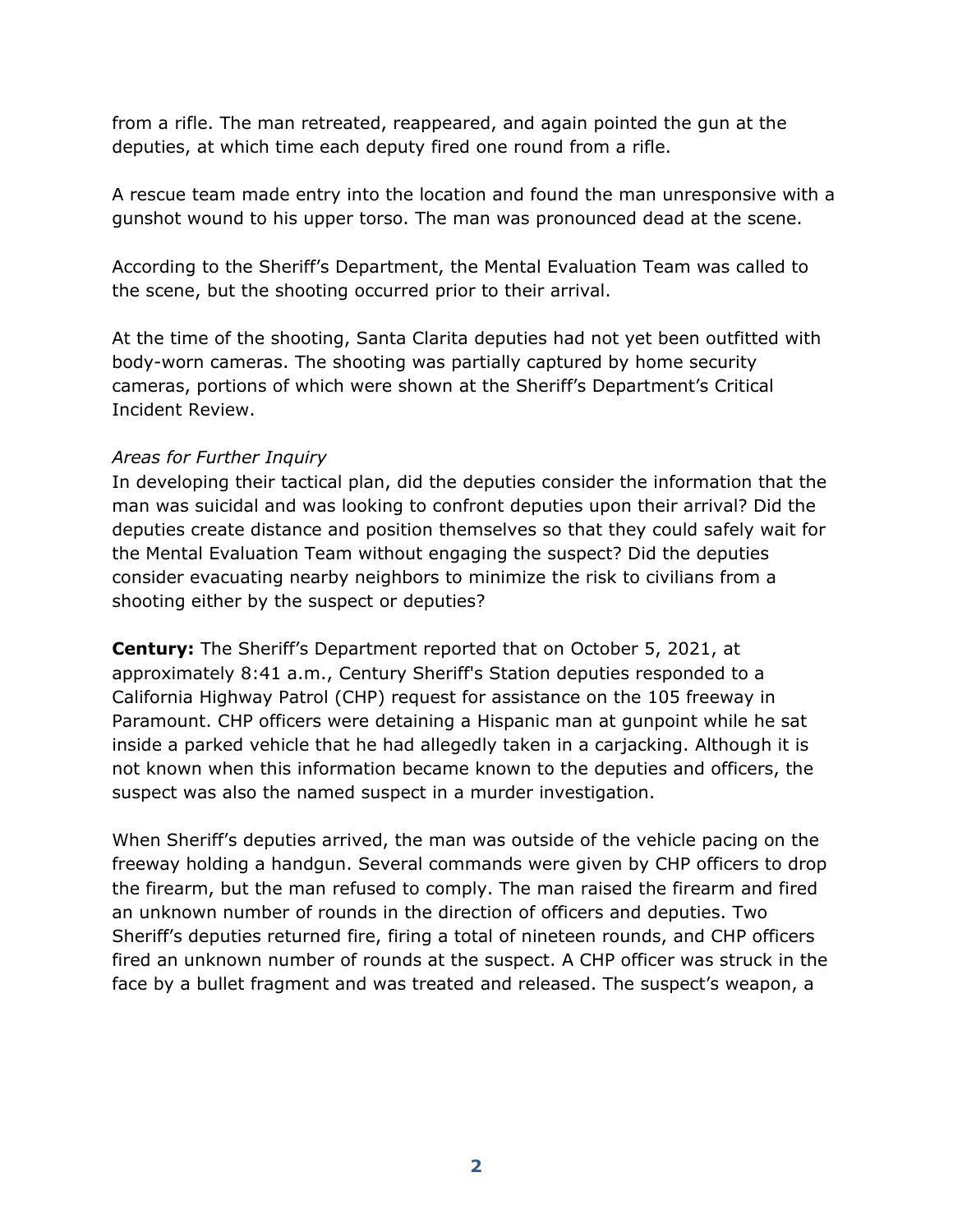Polymer80 9mm handgun<sup>[2](#page-4-0)</sup> was recovered at the scene. The male sustained several gunshot wounds to the upper torso. He was transported to St. Francis Medical Center, where he was pronounced dead.

The shooting was captured on body-worn cameras. Portions of the video were shown at the Sheriff's Department's Critical Incident Review. The Sheriff's Department has not provided the Office of Inspector General with access to its body-worn camera videos; thus, the Office of Inspector General cannot opine on whether the camera that was activated was done so as required by Sheriff's Department policy.

#### *Areas for Further Inquiry*

Were the CHP and the Sheriff's Department able to communicate on the same frequency? In the ten to fifteen minutes the suspect was on the freeway was there a tactical plan developed? Was the Special Enforcement Bureau requested? Which agency had operational command of this incident?

**Temple City:** The Sheriff's Department reported that on October 9, 2021, at approximately 7:00 p.m., Temple City Sheriff's patrol units received a stolen vehicle alert from a license plate recognition system in the city of Rosemead.

As part of a canvassing effort to locate the vehicle, a sergeant drove into the Walmart where he saw a vehicle matching the description of the reported stolen vehicle. The sergeant detained the Hispanic man sitting in the driver's seat at gunpoint. The man exited the vehicle but refused to comply with the sergeant's commands. The man reached into the vehicle and the sergeant saw a shiny object in his hand. From his patrol car, the sergeant shot at the man one time but did not hit him.

Following the shooting, the man hid behind another parked vehicle. Additional units responded to the location and the man was taken into custody without further incident. A firearm was later recovered from under a vehicle.

At the Critical Incident Review, the Sheriff's Department showed portions of the body-worn camera video. The video shown does not appear to show the man's actions prior to and leading up to the shooting due to the angle from which it was recorded. The Sheriff's Department has not provided the Office of Inspector General

<span id="page-4-0"></span> $2$  Polymer80 produces kits that can be purchased online for consumers to use to assemble a fully functioning handgun. Law enforcement refers to these guns as "ghost guns" because they do not have a serial number and are therefore not traceable. (See Winton, Richard, "City sues 'ghost gun' maker Polymer80; LAPD says more than 700 seized weapons are tied to its parts," *Los Angeles Times*, February 17, 2021. Accessed January 28, 2022. [https://www.latimes.com/california/story/2021-02-17/ghost-gun-maker-polymer80-lawsuit-los-angeles\)](https://gcc02.safelinks.protection.outlook.com/?url=https%3A%2F%2Fwww.latimes.com%2Fcalifornia%2Fstory%2F2021-02-17%2Fghost-gun-maker-polymer80-lawsuit-los-angeles&data=04%7C01%7CDWilliams%40oig.lacounty.gov%7C5e0e7e28e39e4d6fd0ce08d9e1faf025%7C7faea7986ad04fc9b068fcbcaed341f6%7C0%7C0%7C637789290769023050%7CUnknown%7CTWFpbGZsb3d8eyJWIjoiMC4wLjAwMDAiLCJQIjoiV2luMzIiLCJBTiI6Ik1haWwiLCJXVCI6Mn0%3D%7C1000&sdata=MayPzDgc1%2Bn4qE5t5KTfsoJbADkrAv41tbWZFsxPnno%3D&reserved=0)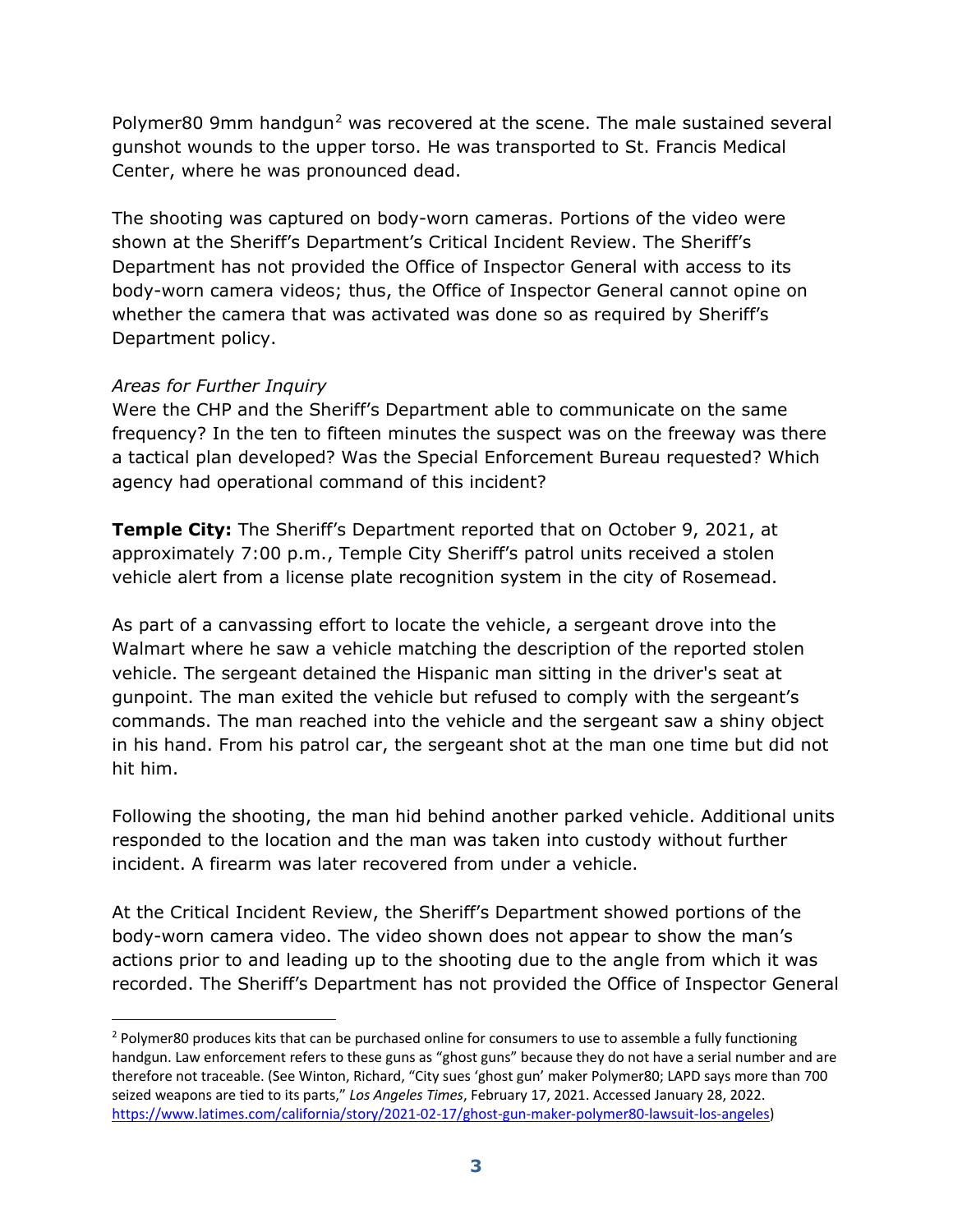with access to its body-worn camera videos; thus, the Office of Inspector General is not aware whether all body-worn cameras were properly activated as required by Sheriff's Department policy.

#### *Areas for Further Inquiry*

Did the sergeant call for backup prior to engaging the suspect? When was the bodyworn camera activated? When the sergeant shot at the man, he was seated in his patrol car attempting to detain him; is this consistent with Sheriff's Department training and best practices?

**Pico Rivera:** The Sheriff's Department reported that on October 10, 2021, at approximately 4:53 p.m., two deputies were on patrol when they observed a Hispanic man walking in the middle of the street in Whittier. The deputies pulled alongside the man and noticed that the man had an extended firearm magazine protruding from his pants pocket. The driver deputy attempted to detain the man at gunpoint. The man then produced a handgun, from his pants pocket, at which time the driver deputy fired two rounds striking the suspect. A loaded Polymer80 9mm handgun was recovered at the scene along with a loaded 9mm magazine. The suspect was pronounced dead at the scene.

One deputy was a trainee and hence, was not yet outfitted with a body-worn camera. The other deputy had his body-worn camera on, but because he was behind an open car door the camera did not capture the shooting. The Sheriff's Department has not provided the Office of Inspector General with access to its body-worn camera videos; thus, the Office of Inspector General cannot opine on whether the camera that was activated was done so as required by Sheriff's Department policy. There was video obtained from a home security camera.

The Office of Inspector General representative who responded to the scene of the shooting was not permitted to view the deceased from the same vantage point as Los Angeles County District Attorney (LADA) personnel. Our Inspector was approximately 50 feet from the decedent, while LADA personnel were permitted to view the decedent at a closer vantage point.

#### *Areas for Further Inquiry*

Was the manner in which the deputies approached the suspect consistent with Sheriff's Department training and best practices?

**Temple City:** The Sheriff's Department reported that on October 19, 2021, the Temple City Sheriff's Station received a call of a disturbance at an auto repair business in the city of Rosemead. The caller reported that a person at his repair shop stated that he was wanted for "murder," and was threatening to blow up the shop if work on his vehicle was not performed. After being asked numerous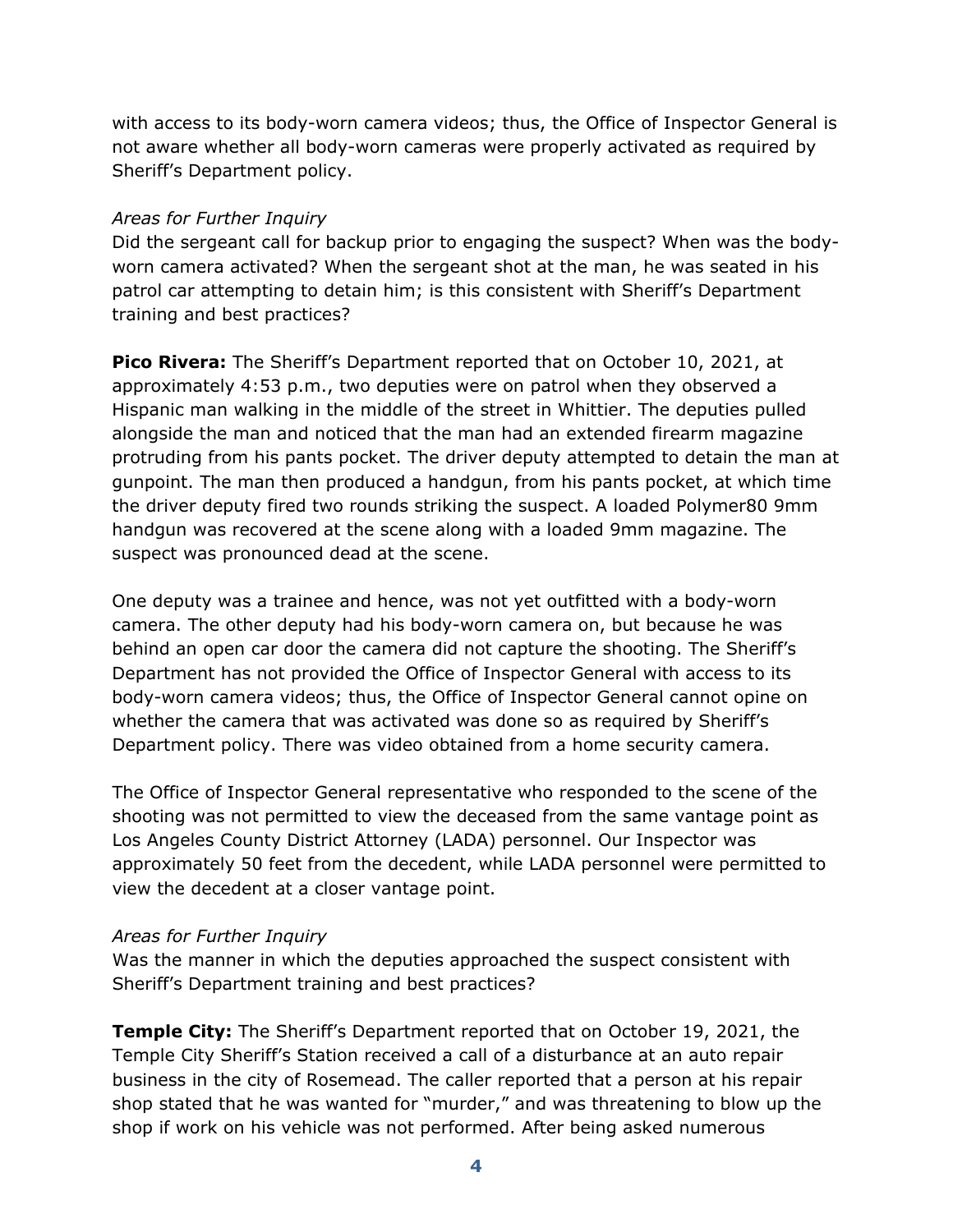questions, the caller became frustrated and hung up but called back multiple times to report that deputies were not yet on scene. The two deputies assigned to the call were not told by the dispatcher about the caller's statement that the suspect said that he was wanted for murder. The deputies arrived approximately one hour and twenty minutes after the initial call.

Upon arrival, the deputies obtained a brief statement from the automotive shop owner who told them the man threatened to "burn the place down" and that he was wanted for murder. One deputy approached the front driver's side of a Mazda where the suspect was seated while the other deputy approached the front passenger side to speak with the woman passenger. While the deputies were interacting with the suspect, he suddenly opened the driver's side door and exited the vehicle, removing a handgun from his waistband area as he did so. The deputy standing next to the driver side door shot one time at the man, hitting him in the back. The suspect was transported to a hospital and was listed in stable condition.

At the Critical Incident Review, the Sheriff's Department showed portions of the body-worn camera video. The Sheriff's Department has not provided the Office of Inspector General with access to its body-worn camera videos; thus, the Office of Inspector General is not aware whether all body-worn cameras were properly activated as required by Sheriff's Department policy.

#### *Areas for Further Inquiry*

What was the reason for the delay in responding to the call for service? Were there other calls for service or incidents that were of a higher priority? Why weren't the responding deputies informed by the dispatcher about the suspect stating he was wanted for murder? Given that the deputies were informed by the shop owner that the suspect claimed to be wanted for murder, was the tactical approach consistent with Sheriff's Department training or law enforcement best practices? Was the dispatcher's interaction with the reporting party consistent with Sheriff's Department training and best practices? Did the dispatcher contribute to the delay in the deputies responding?

**East Los Angeles:** The Sheriff's Department reported that on October 21, 2021, at approximately 10:12 a.m., undercover Narcotics Bureau deputies in plain clothes were assisting a Narcotic's Team with a search warrant at a suspected illegal marijuana dispensary. While walking away from the location, the two undercover deputies were approached by the two male occupants of a Black Honda Civic who stopped and asked them where they were from, a common question by gang members to determine gang affiliation. They responded with "nowhere" and continued walking. The vehicle made a U-turn, stopped, and the passenger exited the car, produced a handgun, and fired two to three shots at the deputies. The deputies returned fire. The vehicle fled out of the deputy's sight. It is unknown if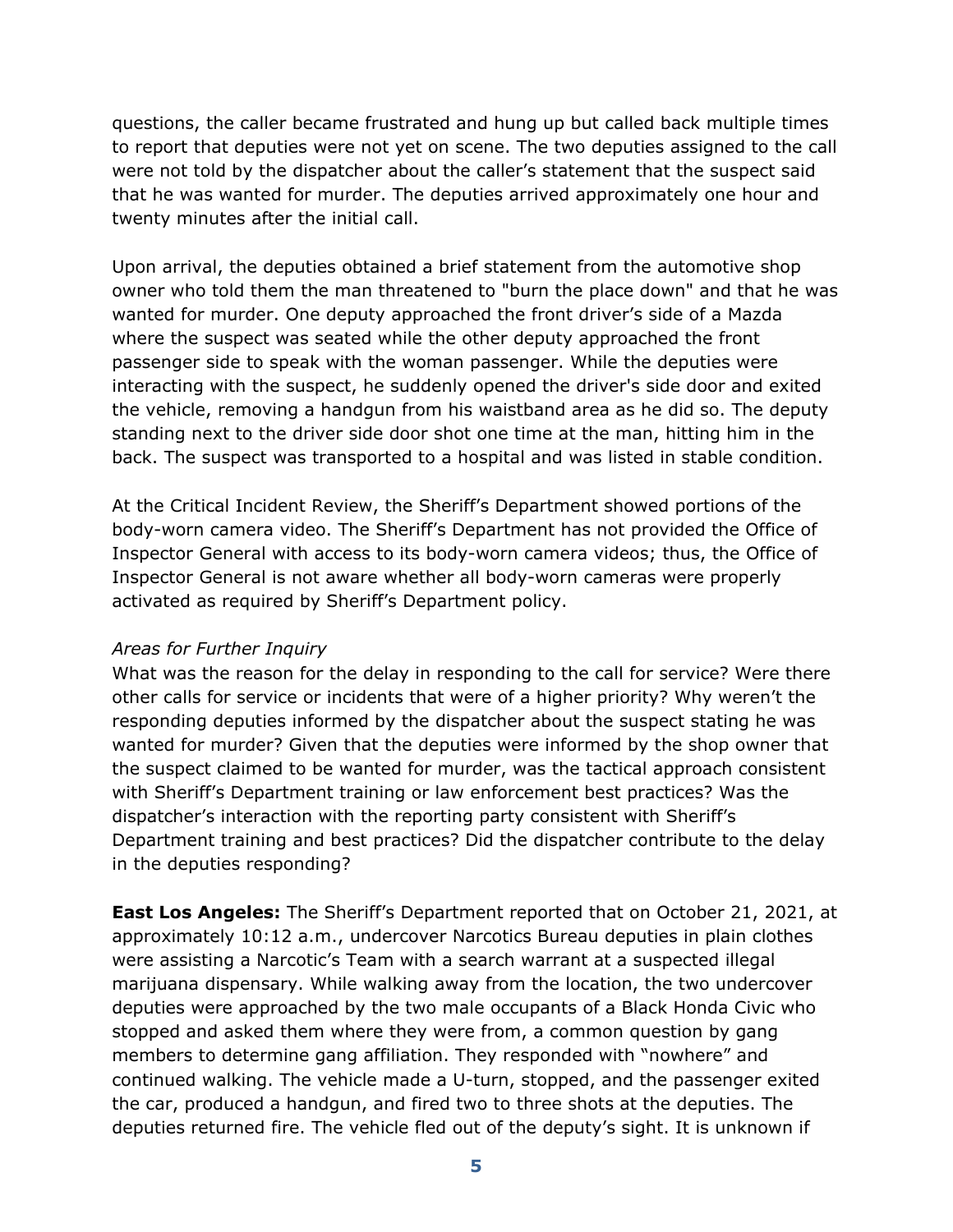either of the suspects were hit. Neither deputy was injured. The Sheriff's Department conducted a search of the area but were unable to locate the vehicle and/or suspects.

Because the deputies were working in undercover capacity, neither of them had body-worn cameras. In addition, the Narcotics Bureau has not been outfitted with body-worn cameras. There were several surveillance cameras in the area that captured portions of this incident, which were shown at the Critical Incident Review.

#### *Areas for Further Inquiry*

Was there a Sheriff's Department team in the immediate area with eyes on the undercover deputies to provide protection?

**Palmdale:** The Sheriff's Department reported that on October 23, 2021, at approximately 9:39 p.m., Palmdale Sheriff's Station deputies responded to a call of an assault with a deadly weapon. The informant stated he was inside the residence with the suspect, a white man. The man had pointed his handgun at the informant, and the informant had left the home. The informant reported hearing one gunshot.

Deputies received additional information from the reporting party that the man was inebriated, angry and suicidal. The man apparently was barricaded inside the upstairs master bedroom of the location and was still armed.

When assisting deputies arrived, they contained the location and gave verbal commands for the man to exit the location. The Mental Evaluation Team was notified and enroute, as were deputies from the Special Enforcement Bureau.

Shortly after the deputies arrived on scene, they reported seeing a muzzle flash from an upstairs window. Four deputies fired a total of 15 rounds toward the window. The man eventually surrendered.

The man sustained a minor abrasion to his hand, which was determined to be a result of broken glass caused by rounds striking the window. A 9mm handgun was located inside the residence, along with two magazines. Two casings were recovered near the window where the deputies reported seeing the muzzle flash.

At the Critical Incident Review, the Sheriff's Department showed portions of the body-worn camera video. The Sheriff's Department has not provided the Office of Inspector General with access to its body-worn camera videos; thus, the Office of Inspector General is not aware whether all body-worn cameras were properly activated as required by Sheriff's Department policy.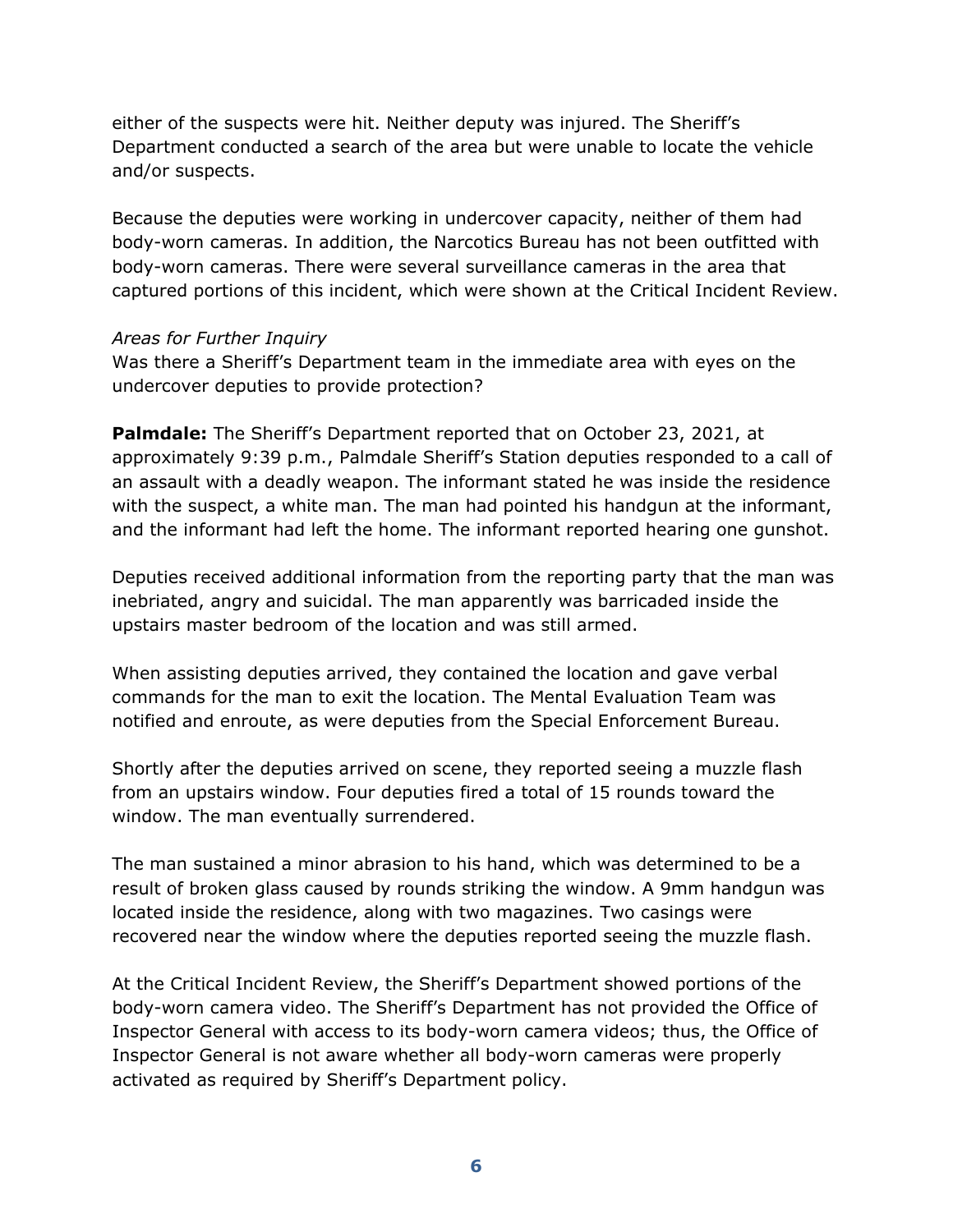#### *Areas for Further Inquiry*

Did the deputies position themselves in a way that put them at a tactical disadvantage and place themselves in danger? Should the deputies have waited for the arrival of the Mental Evaluation Team prior to calling the man out of the location? What was the estimated response time for the Mental Evaluation Team? Did all the deputies at the scene turn on their body-worn cameras in compliance with Sheriff's Department policy? Were the body-cameras worn in a manner consistent with Sheriff's Department policy and/or best practices? Does the Sheriff's Department have a policy regarding the wearing of tactical vests over body-worn cameras?

**East Los Angeles:** The Sheriff's Department reported that on November 12, 2021, at approximately 3:00 a.m., East Los Angeles Station received a call for service regarding a suspicious person at a gas station. A deputy responded and spoke to a Hispanic man. The man spoke only Spanish, and the deputy did not speak Spanish. Despite the inability to communicate with the man, the deputy was satisfied that he had rectified the situation and left a short while later, another call came into the Sheriff's Department describing the same suspicious party at the same location, who was now lighting paper on fire and throwing it at the gas pumps. The original responding deputy returned to the location and parked behind a Chevrolet Tahoe next to which the man he had encountered earlier was standing with a Hispanic woman.

The deputy sat in his patrol car, pointed his gun at the suspect and ordered him to walk over to the car and put his hands on the patrol car hood. The man put his hands on his head and did not move. The deputy exited his car, holstered his weapon, and approached the man. As the deputy attempted to grab the man's hands, he spun around and reached down with both hands to grab the deputy's holstered firearm. The deputy pushed down on his weapon in an attempt to hold it in the holster. While struggling with the man, the deputy saw the woman had armed herself with a knife and was approaching them with it raised over her head, pointing it in his direction. The woman swung the knife and stabbed the deputy in the face. The deputy retrieved his backup revolver from his left front pant pocket and shot at the man and woman three times.

The man sustained a gunshot wound to the chest. He was transported to the hospital, where he was listed in critical condition. The woman sustained a gunshot wound to the head and pronounced dead at the scene. The deputy sustained a stab wound to the face. He was transported to the hospital, where he was treated and released.

At the Critical Incident Review, the Sheriff's Department showed portions of the body-worn camera video. During the altercation, the deputy's body-worn camera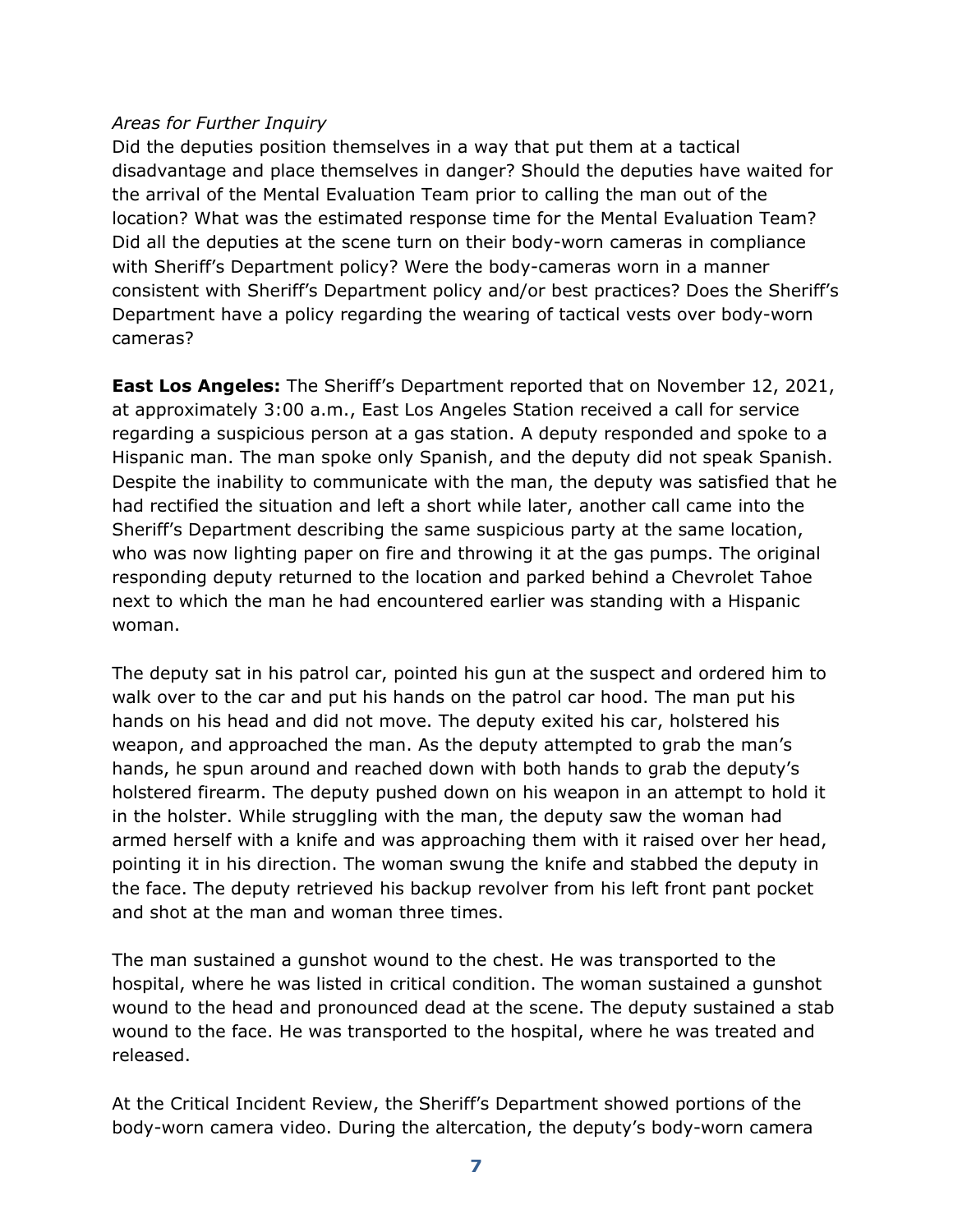fell off; thus, the shooting was not captured on video. The Sheriff's Department has not provided the Office of Inspector General with access to its body-worn camera videos; thus, the Office of Inspector General is not aware whether all body-worn cameras were properly activated at each encounter, as required by Sheriff's Department policy.

#### *Areas for Further Inquiry*

Was there body-worn camera video from the first encounter between the man and the deputy? How did the deputy determine that he resolved the first call for service? Why did the deputy approach the male and female alone without waiting for backup to arrive? What caused the body-worn camera to dislodge in this incident?

**Santa Clarita:** The Sheriff's Department reported that on November 12, 2021, at approximately 7:23 p.m., two deputies from Santa Clarita Sheriff's Station were patrolling the area near Newhall Avenue and the 14 freeway when they observed a black SUV with a Hispanic man in the driver seat. The deputies attempted to stop the car to investigate whether the driver was under the influence because he was driving erratically, but the man failed to stop.

The deputies pursued the vehicle onto the 14 freeway and then onto residential streets after the suspect exited. As the pursuit continued, the Santa Clarita Sheriff's Station watch commander directed units to enter surveillance mode because a Sheriff's Department helicopter was following the suspect vehicle from above, thus allowing the deputies to avoid engaging in a high-speed chase through residential streets.

The helicopter crew advised that the suspect vehicle entered an RV resort by ramming the front gate with the vehicle. The man then stopped his vehicle and exited but entered a second vehicle shortly thereafter. As the pursuing deputies and assisting units arrived at the front gate of the location, they exited their patrol cars and continued communication with the airship overhead in efforts to establish a containment. The man then drove toward the front gate of the location and drove over a pedestrian bridge, where a civilian was able to avoid being hit by the vehicle. According to the Sheriff's Department, the man accelerated his vehicle toward the deputies and three deputies shot a total of 21 times into the vehicle at the man.

The man fled the RV park in the vehicle at a high rate of speed and collided with a guard rail a short distance away. Following the collision, the man exited his vehicle and fled on foot and attempted to hide at the bottom of an embankment, where he was detained by deputies.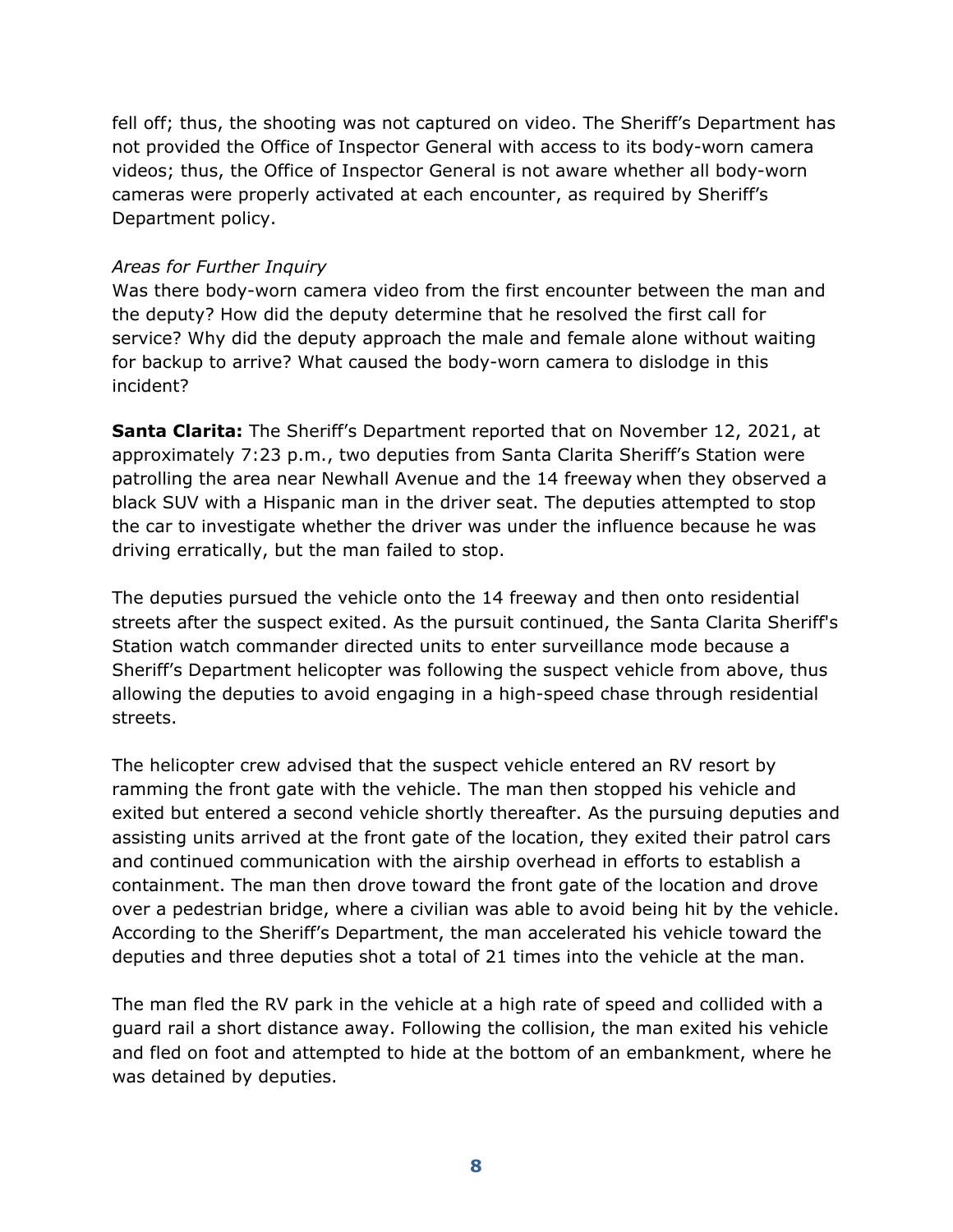The man sustained two gunshot wounds to the torso and minor injuries sustained from the traffic collision. He was transported to the hospital, where he was treated for non-life-threatening injuries. He was released from the hospital and medically cleared for booking. No deputies were injured during the incident.

Santa Clarita Station deputies are not yet equipped with body-worn cameras; thus, none of this incident was captured on body-worn camera video. The RV Park did have some surveillance cameras which caught portions of what occurred. At the Critical Incident Review, the Sheriff's Department showed some of this video.

#### *Areas for Further Inquiry*

The RV park had two sets of entrances in and out of the location, did the deputies attempt to contain both entrances or only one? When the deputies shot at the moving car, were all the shots within policy and tactically sound?

#### **South Los Angeles:** The Sheriff's Department reported that on

November 21, 2021, at approximately 2:00 p.m., deputies from the Transit Bureau were seated in their respective marked black and white patrol cars near the Rosa Parks Station. They were approached by a Los Angeles Metro patron who told them a man had just been shot on the upper platform at the location. Deputies responded to the platform on foot. As they reached the top of a stairwell, they saw a Hispanic man jump down onto the tracks. The suspect turned toward the deputies and fired a single gunshot at them. Two deputies returned fire, firing a total of eight rounds at the man.

The suspect sustained gunshot wounds to the head, hand, abdomen, and shoulder. He was transported to the hospital, where he underwent surgery but succumbed to his injuries.

While investigating the incident, deputies discovered an unidentified man lying unresponsive on the platform. The man had a single gunshot wound to the head and was pronounced dead at the scene. Investigators later learned the victim had been talking on the phone when the suspect approached the man from behind and shot him in the head, apparently without any warning or provocation. The suspect then walked over and stood near the top of the stairwell until the arrival of deputies, making no attempt to flee.

The deputies involved in this incident are part of the Transit Bureau of the Sheriff's Department. Transit Bureau received body-worn cameras at the end of October putting them in the 90-day probationary training period established by Sheriff's Department policy in order for deputies to become accustomed to turning on the cameras as required. None of the deputies involved turned on their body-worn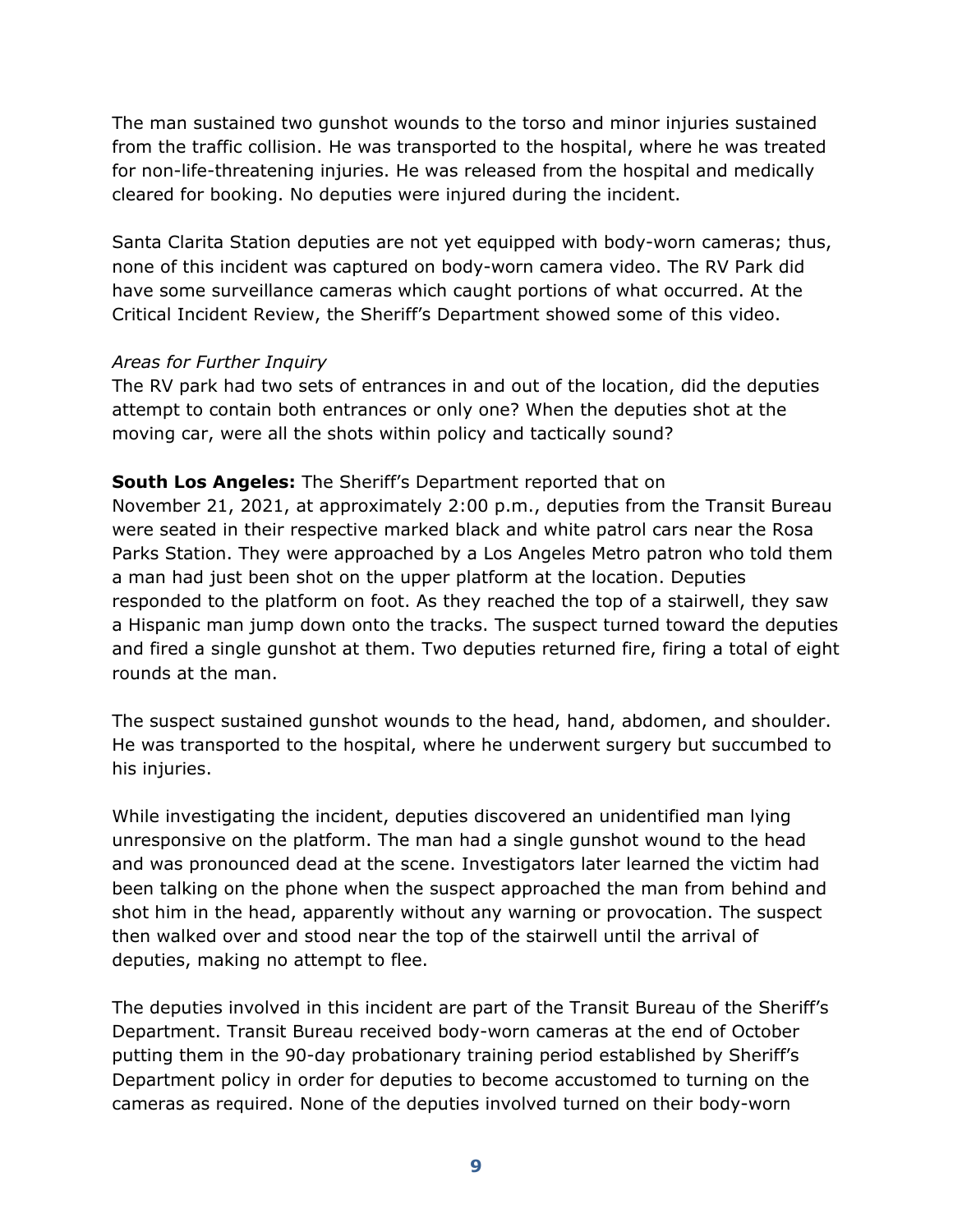cameras prior to the shooting. The incident was caught on metro station cameras. The video captured by those cameras was shown at the Critical Incident Review.

**Whittier:** The Sheriff's Department reported that on December 15, 2021, at approximately 4:40 a.m., members of the Special Enforcement Bureau (SEB) executed a high-risk search/arrest warrant in the city of Whittier relating to an assault with a deadly weapon investigation involving a handgun. Deputies announced their presence and ordered the individuals within the location to open the door. When no one opened the door, the deputies forced entry into the location. As the deputies were preparing to make entry, a Hispanic man produced a firearm and pointed it at the deputies. Two deputies shot at the man; one deputy shot once and the other shot two times.

The man sustained a gunshot wound to the head and was treated at the scene by SEB Emergency Services Detail paramedics. He was subsequently transported to the hospital, where he was listed in critical condition.

The man was identified by investigators as the individual wanted in the search warrant for the assault with a deadly weapon investigation. A semi-automatic 9mm handgun was recovered from the scene.

SEB personnel have not been outfitted with body-worn cameras.

**Norwalk:** The Sheriff's Department reported that on December 18, 2021, at approximately 7:46 p.m., Norwalk Sheriff's Station deputies were in the parking lot of a hotel in Norwalk and conducted a license plate check of a vehicle, which indicated it was used in a shooting. A Hispanic man was in the driver's seat of the car. The man proceeded to drive out of the parking lot. The deputies initiated a vehicle pursuit, which led them from surface streets to the Interstate 5 freeway, then back to surface streets in the city of Downey. The man was able to elude deputies but they later located the car and resumed the pursuit.

While attempting to turn on one of the surface streets, the man lost control of his vehicle and collided with another vehicle. The man exited his vehicle and fled on foot. Deputies initiated a short foot pursuit and located him on a front porch where the man pulled out a firearm and pointed it at the deputies. Two deputies shot a total of seventeen times at the man.

The suspect was found to be wearing body armor and was in possession of three handguns, including a loaded Polymer80 handgun, a loaded revolver, and an unloaded 9mm handgun.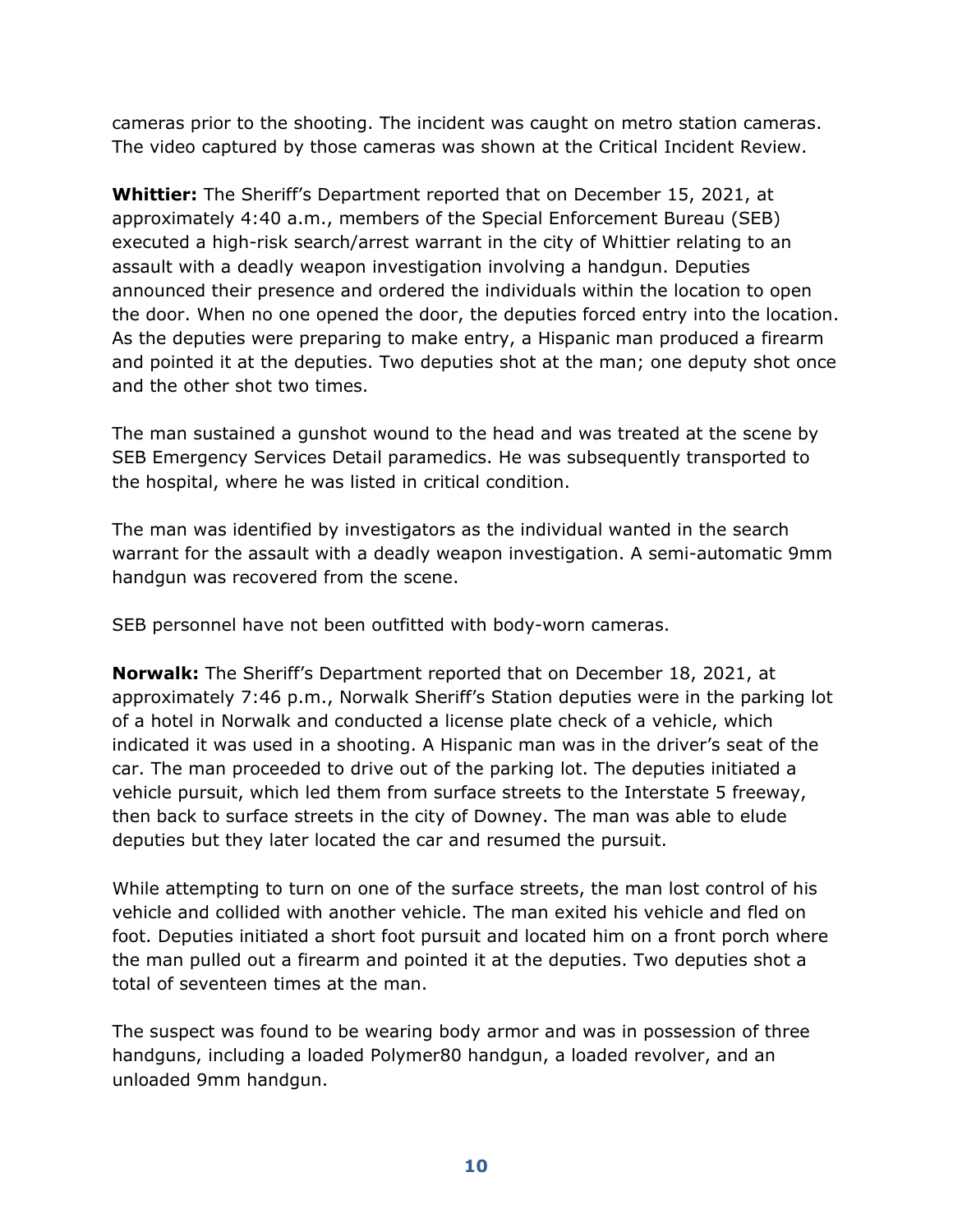The man sustained numerous gunshot wounds to his torso. He was taken to the hospital, where he was listed in fair condition.

At the Critical Incident Review, the Sheriff's Department showed portions of the body-worn camera video. The Sheriff's Department has not provided the Office of Inspector General with access to its body-worn camera videos; thus, the Office of Inspector General is not aware whether all body-worn cameras were properly activated as required by Sheriff's Department policy.

#### *Areas for Further Inquiry*

Were all body-worn cameras activated in compliance with Sheriff's Department policy?

**Carson:** The Sheriff's Department reported that on December 29, 2021, at approximately 12:59 p.m., Carson Sheriff's Station deputies responded to a call regarding a family disturbance. The caller stated that she needed assistance with her daughter, a Black woman, who was armed with a knife and gun. During the call, the dispatcher heard arguing in the background and woman state that the only way she was leaving the location was in a "body bag." The dispatcher contacted the Mental Evaluation Team (MET), which responded that they were enroute to the scene.

Prior to the MET's arrival, two Carson Station deputies arrived on scene and contained the location. They conducted call-outs for anyone inside the residence to step out. As the deputies were taking cover behind a Sheriff's patrol SUV, the mother exited but stopped in between the home and the patrol car. The deputies continued to call out to the mother and the suspect, and her stepfather exited the home. Two other Carson deputies arrived on scene and took cover behind parked cars across the street from the home. The deputies continued to call out to the parents to move away from the suspect. The stepfather moved a few feet away from the suspect. The suspect pointed the gun two times at two of the deputies who had taken cover behind the patrol vehicle, but they did not shoot at the suspect because the suspect's mother was in the line of fire. The suspect then pointed the firearm at the deputies across the street from the home by the parked cars. These two deputies shot a total of nine times at the suspect. The suspect sustained three gunshot wounds to her upper body. She was taken to

the hospital, treated, and has since been released. The shooting happened before the MET arrived on the scene.

An unloaded revolver was recovered at the scene along with a 14-inch-long kitchen knife.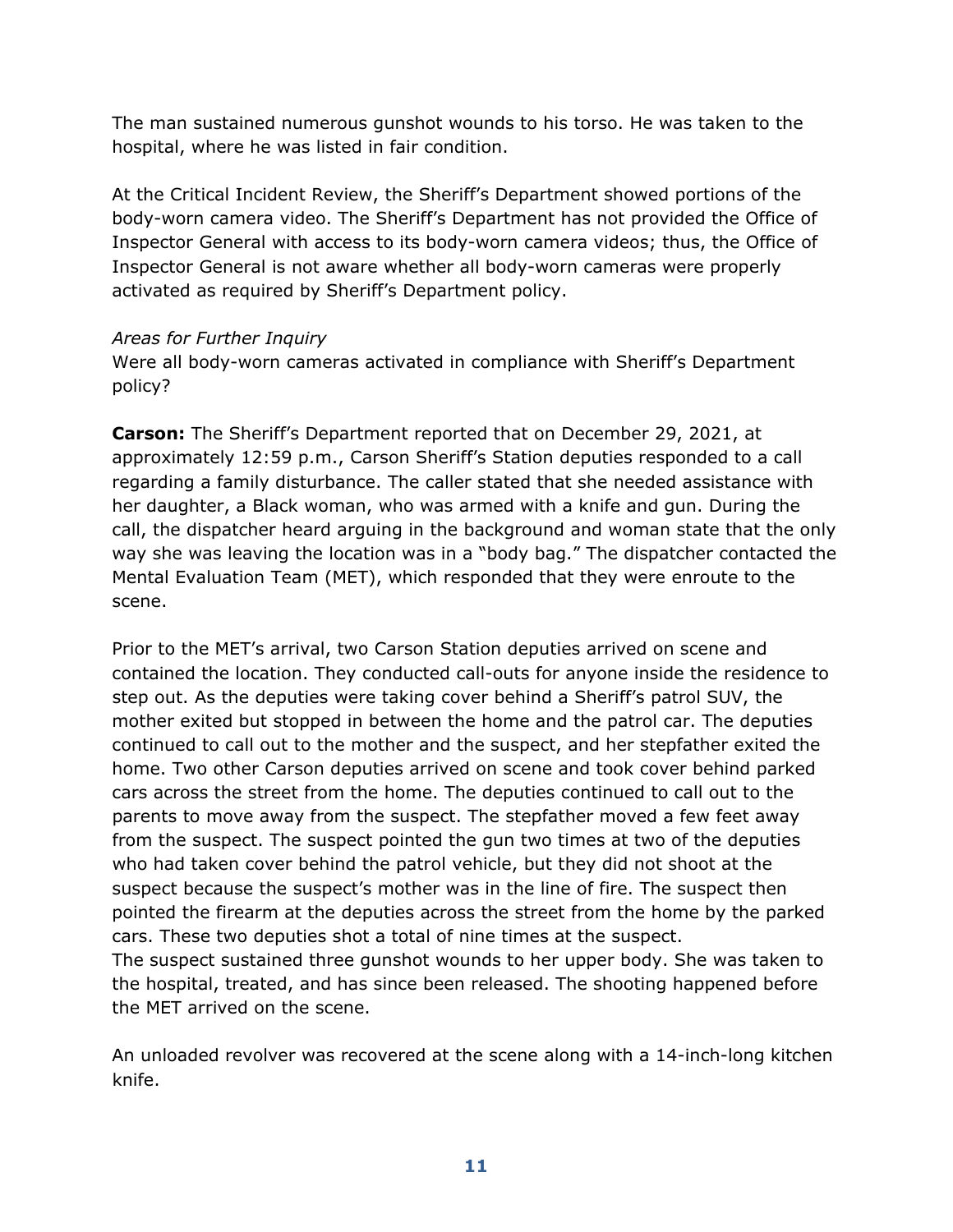At the Critical Incident Review, the Sheriff's Department showed portions of the body-worn camera video. The Sheriff's Department has not provided the Office of Inspector General with access to its body-worn camera videos; thus, the Office of Inspector General is not aware whether all body-worn cameras were properly activated as required by Sheriff's Department policy.

#### *Areas for Further Inquiry*

What was the MET's estimated time of arrival? Would it have been preferable to wait before beginning any call-outs? How would the MET have handled this situation? Was the proximity of the suspect to her family members considered when the deputies fired their weapons?

Comparison to Prior Years



### <span id="page-13-0"></span>**District Attorney Review of Deputy-Involved Shootings**

The Sheriff's Department's Homicide Bureau investigates all deputy-involved shootings in which a person is hit by a bullet. The Homicide Bureau submits the completed criminal investigation of each deputy-involved shooting that result in a person being struck by a bullet and which occurred in the County of Los Angeles to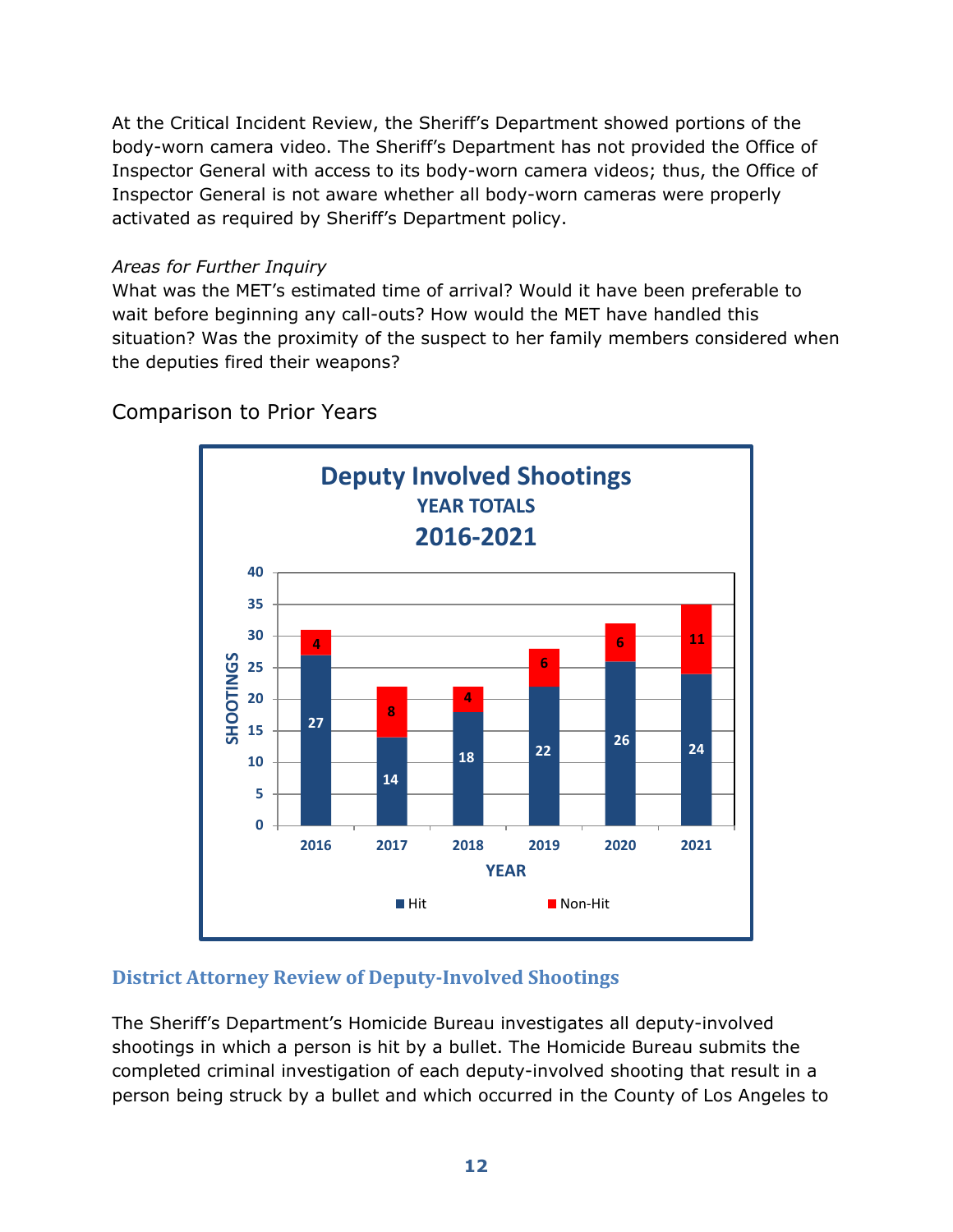the Los Angeles County District Attorney's Office (LADA) for review and possible filing of criminal charges.

Between September 1, 2021, and December 31, 2021, the LADA issued five findings on deputy-involved shooting cases involving the Sheriff's Department's employees.

- In the June 7, 2020, fatal shooting of Jarrid Hurst, the District Attorney opined in a [memorandum dated October 18, 2021,](https://da.lacounty.gov/sites/default/files/pdf/JSID-OIS-10-18-21-Hurst.pdf) that deputies Carlos Jover and Nathan Abarca acted lawfully in selfdefense and in defense of others.
- In the July 3, 2019, fatal shooting of Rickie Starks, the District Attorney opined in a [memorandum dated October 28, 2021,](https://da.lacounty.gov/sites/default/files/pdf/JSID-OIS-10-28-21-Starks.pdf) that deputies Edwin Barajas and Taylor Ingersoll acted lawfully in selfdefense and in defense of other. The memorandum also stated that Mr. Starks was not struck by deputy gunfire but rather from gunfire attributed to a suspect.
- In the June 6, 2019, non-fatal shooting of Edtwon Stamps, the District Attorney opined in a [memorandum dated November 8, 2021,](https://da.lacounty.gov/sites/default/files/pdf/JSID-OIS-11-08-21-Stamps.pdf) that deputies Michael Lee and Quang Huynh acted lawfully in selfdefense and in defense of others, and that Mr. Stamps succumbed to injuries from a self-inflicted gunshot wound.
- In the April 19, 2021, fatal shooting of Richard Lugo, the District Attorney opined in a [memorandum dated November 8, 2021,](https://da.lacounty.gov/sites/default/files/pdf/JSID-OIS-11-08-21-Lugo.pdf) that deputies Michael Alburez and Vincent Fratianne acted lawfully in self-defense and in defense of others.
- In the November 15, 2020, fatal shooting of Sam Conner, the District Attorney opined in a [memorandum dated November 8, 2021,](https://da.lacounty.gov/sites/default/files/pdf/JSID-OIS-11-08-21-Conner.pdf) that deputies Raymond Johnson and Matthew Seno acted lawfully in self-defense, in defense of others.

### <span id="page-14-0"></span>**Homicide Bureau's Investigation of Deputy-Involved Shootings**

For the present quarter, the Homicide Bureau reports that 16 shooting cases involving Sheriff's Department personnel are open and under investigation. The oldest case the Homicide Bureau is still actively investigating is an April 23, 2021, shooting that occurred in the jurisdiction of Century station. For further information as to that shooting, please refer to the Office of Inspector General's report titled *Reform and Oversight Effort: Los Angeles Sheriff's Department, April to June 2021.*[3](#page-14-1) The oldest case that the Bureau has open is a 2016 shooting in Compton, which is with the LADA's office awaiting a filing decision.

<span id="page-14-1"></span><sup>3</sup> *Reform and Oversight Effort: Los [Angeles Sheriff's Department, April to June 2021](https://oig.lacounty.gov/LinkClick.aspx?fileticket=B9S58wqiWAY%3d&portalid=18)*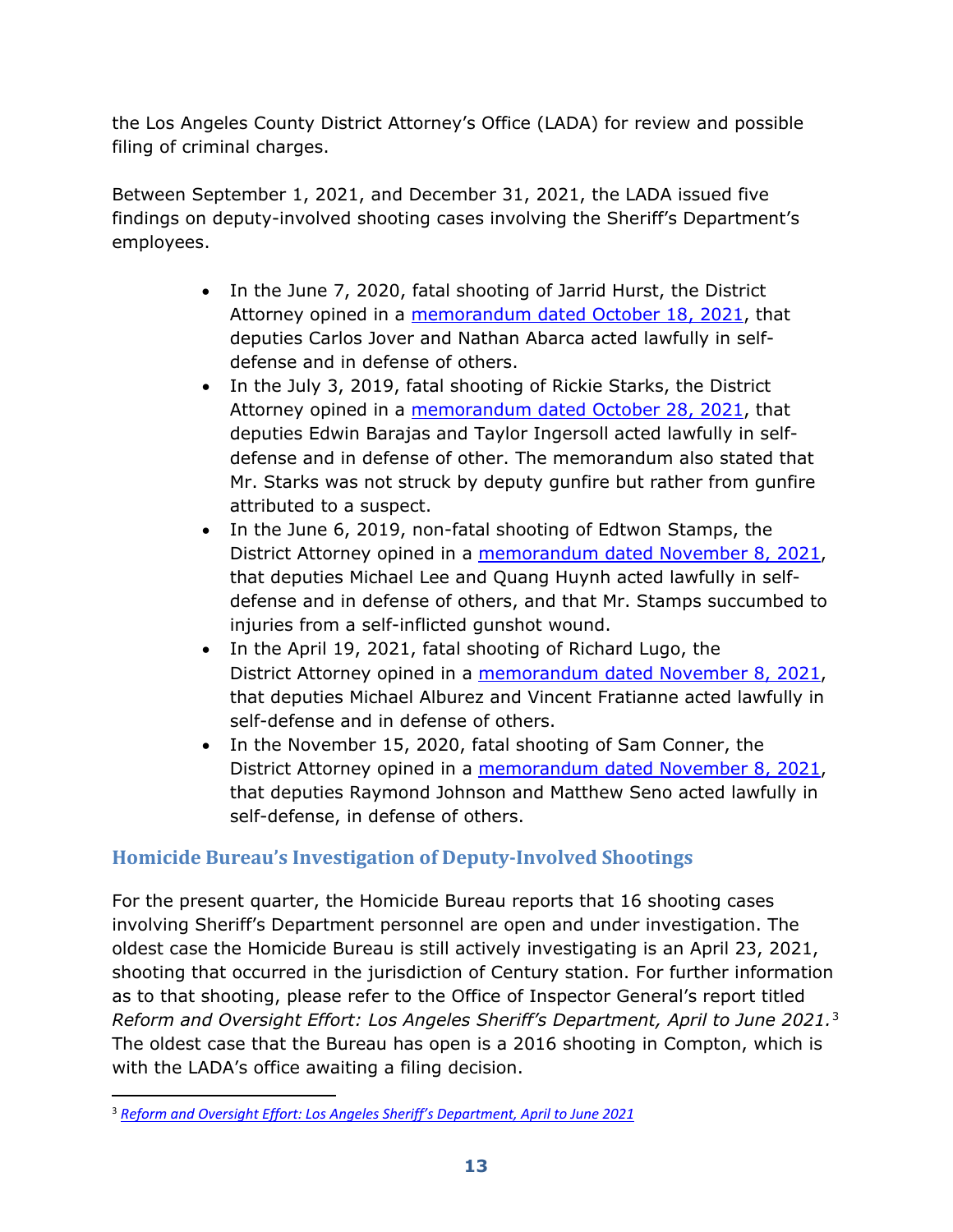This quarter, the Sheriff's Department reported it sent three cases involving deputy-involved shootings to the LADA for filing consideration.

#### <span id="page-15-0"></span>**Internal Criminal Investigations Bureau**

The Sheriff's Department's Internal Criminal Investigations Bureau (ICIB) reports directly to the Division Chief and the Commander of the Professional Standards Division. ICIB investigates allegations of criminal misconduct committed by Sheriff's Department personnel in Los Angeles County (misconduct alleged to have occurred in other counties is investigated by the law enforcement agencies in the jurisdictions where the crimes are alleged to have occurred).

The Sheriff's Department reports ICIB has 82 active cases. This quarter, the Sheriff's Department reports sending 11 cases to the LADA for filing consideration. The LADA is still reviewing 28 cases for filing. The oldest open case which ICIB has submitted to the LADA for filing consideration is a 2018 case, which was presented to the LADA in 2018 and is still being reviewed.

#### <span id="page-15-1"></span>**Internal Affairs Bureau**

The Internal Affairs Bureau (IAB) conducts administrative investigations of Department policy violations by Sheriff's Department employees. It is also responsible for responding to and investigating deputy-involved shootings and significant use-of-force cases. If the LADA declines to file a criminal action against the deputies involved in a shooting, IAB completes a force review to determine whether Sheriff's Department personnel violated any policies during the incident.

Administrative investigations are also conducted at the unit level. The subject's unit and IAB determine whether an incident is investigated by IAB or remains a unitlevel investigation based on the severity of the alleged policy violation(s).

This quarter, the Sheriff's Department reported opening 110 new administrative investigations. Of these 110 cases, 38 were assigned to IAB, 59 were designated as unit-level investigations, and 13 were entered as criminal monitors. In the same period, IAB reports that 76 cases were closed by IAB or at the unit level. There are 408 pending administrative investigations. Of those 408 investigations, 261 are assigned to IAB and the remaining 147 are pending unit-level investigations.

### <span id="page-15-2"></span>**Civil Service Commission Dispositions**

There were seven final decisions issued by the Civil Service Commission this quarter. Of those seven, five sustained the Sheriff's Department's discipline and the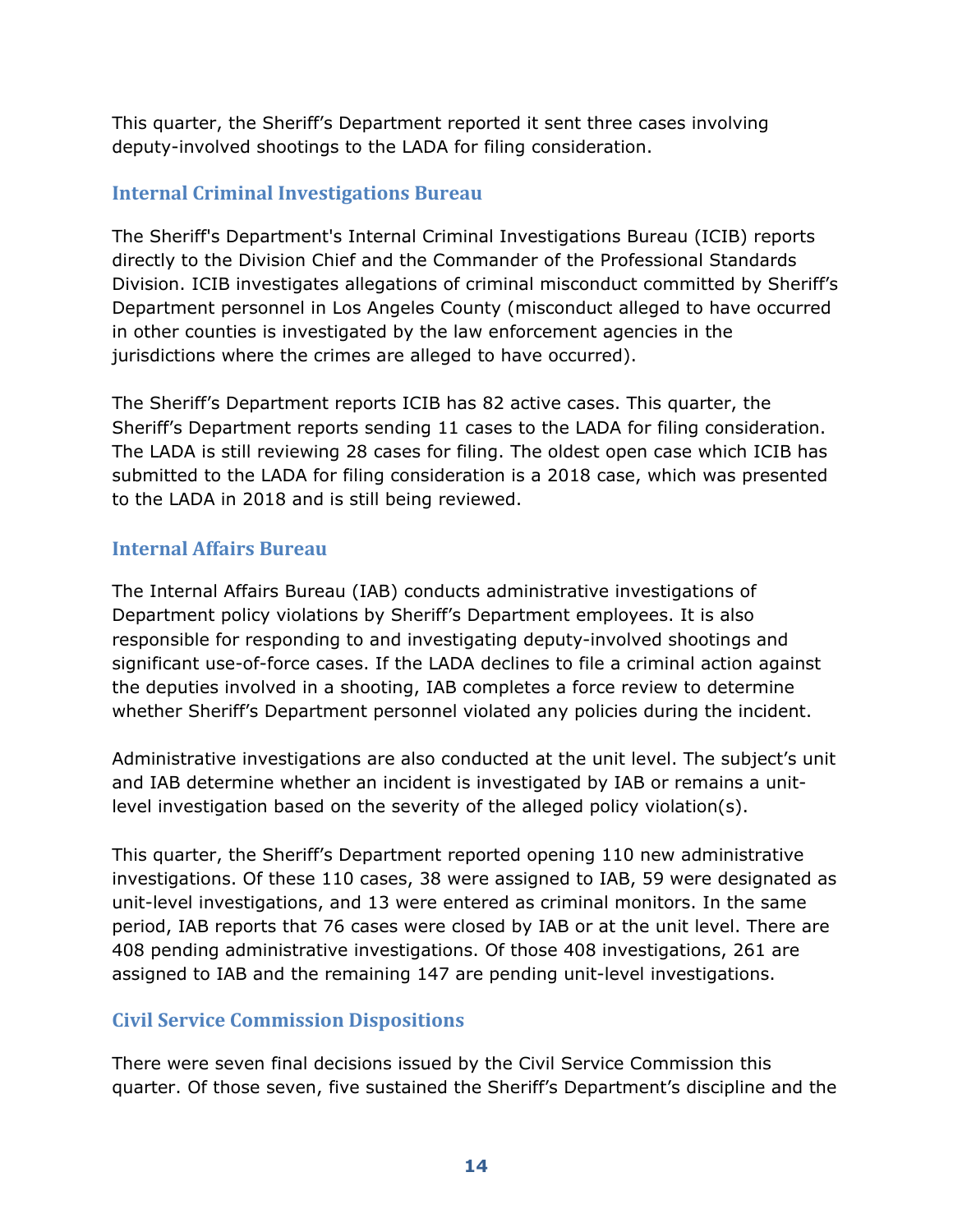other two reduced the Sheriff's Department's discipline of discharge to either a 15 day or a 30-day suspension in lieu of discharge.

### <span id="page-16-0"></span>**The Sheriff's Department's Use of Unmanned Aircraft Systems**

The Sheriff's Department reports it deployed its Unmanned Aircraft Systems (UAS) four times between October 1, 2021, and December 31, 2021. The UAS was deployed on October 11, 2021, to assist Walnut Sheriff's Station with an armed barricaded suspect. The UAS was utilized to view into uncovered windows from the exterior and to fly in the interior to identify the location of the suspect. The suspect was not located.

On October 21, 2021, the Sheriff's Department's Special Enforcement Bureau responded to a location in Palmdale. The Sheriff's Department had received a call regarding an armed suspect barricaded in an apartment with a victim whom the suspect had kidnapped. The UAS was utilized to locate and identify the suspect and victim's locations inside the second story apartment by looking through the windows and sliding glass door. The suspect eventually surrendered and the victim was found to be physically unharmed.

On December 8, 2021, the Sheriff's Department's Special Enforcement Bureau responded to assist Lost Hills Patrol to search for an armed suspect in a large rural area. Due to the thick brush, darkness, and fog, an airship was not available, so the UAS was utilized to search for the location of the suspect in conjunction with a tracking canine. The suspect was not located.

On December 17, 2021, the Sheriff's Department's Special Enforcement Bureau responded to assist Lancaster Station with an armed suspect who shot over thirty rounds through the roof of his home. The suspect ultimately barricaded himself in his residence. The UAS was utilized to view into the windows of the location in an attempt to locate the suspect. The suspect was eventually taken into custody.

### <span id="page-16-1"></span>**CUSTODY DIVISION**

### <span id="page-16-2"></span>**Pregnant People in Custody at Century Regional Detention Facility (CRDF)**

At the November 14, 2017, Board of Supervisors meeting, Supervisor Hilda Solis requested that the Inspector General to report back with information on the services provided to pregnant people in custody at CRDF. Since the Office of Inspector General's February 2018 report titled, *Services and Programs Offered to Pregnant Prisoners and Mothers*,<sup>[4](#page-16-3)</sup> the Office of Inspector General has continued to

<span id="page-16-3"></span><sup>4</sup> [2-2-18 OIG Report Back on Pregnant Prisoners.pdf \(lacounty.gov\)](https://oig.lacounty.gov/Portals/OIG/Reports/2-2-18%20OIG%20Report%20Back%20on%20Pregnant%20Prisoners.pdf?ver=2018-02-08-105510-757)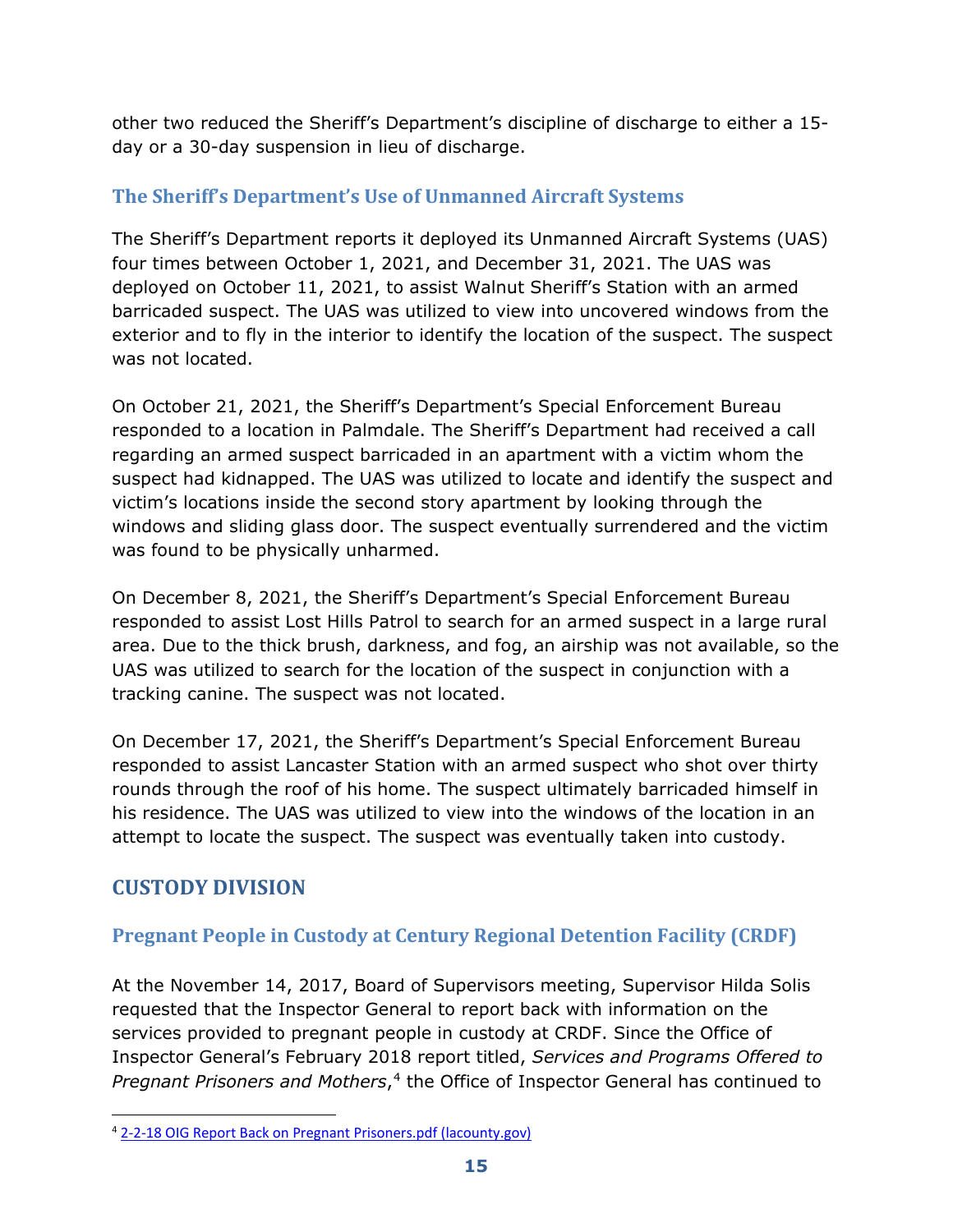monitor gender responsive programming offered at CRDF and reproductive justice issues, including the provision of bottled water and prenatal diets, access to programs, access to unstructured out-of-cell time for large muscle exercise, support during labor and delivery, and visitation with newborns. Over the past several months, the Office of Inspector General has received complaints from pregnant people in custody and their loved ones regarding prenatal diets and access to bottled water, unstructured out-of-cell time for large muscle exercise, access to programs, and issues with releases. On December 30, 2021, the Sheriff's Department reported a total of 1[5](#page-17-0) pregnant people in custody at CRDF.<sup>5</sup>

#### *Bottled Water and Prenatal Diets*

Prior to 2018, the Sheriff's Department did not provide bottled water to pregnant people in custody and required them to purchase it themselves or drink from facility water fountains and sinks in their cells. While the Office of Inspector General was preparing its 2018 report, the Sheriff's Department began providing four bottles of water (16.9 oz. each) with prenatal diets. In November 2021, the Office of Inspector General and the Sybil Brand Commission notified CRDF leadership that several pregnant people in custody complained that bottled water was missing from their meals and oftentimes the four bottles provided were insufficient, forcing them to go without water until their next meal was delivered. In response, CRDF has now begun to provide each pregnant person with six bottles of water per day (two with each meal) meeting the daily recommendation for water intake for pregnant people.<sup>[6](#page-17-1)</sup>

Prenatal diets are prepared based on a daily caloric goal and the Sheriff's Department offers diabetic, kosher, and vegetarian options that can be prescribed to pregnant people by a Correctional Health Services (CHS) medical provider. Vegan diets are not offered. Pregnant people in custody report that they do not receive enough fruits and vegetables and fear that the amount of bread in their diet is excessive. CRDF dietitians and the Director of Women's Health report that the Sheriff's Department makes every effort to meet the calorie and nutrition requirements for each meal but explained that supply chain issues in recent months have required them to make substitutions that may have less nutritional value. The Sheriff's Department also cites staffing shortages as impacting food services operations and resulting in fewer hot meals being served.

<span id="page-17-0"></span><sup>5</sup> As previously reported in the Office of Inspector General's *Reform and Oversight Efforts: Los Angeles County Sheriff's Department – April to June 2021* report, the number of pregnant people in custody in 2021 fluctuated between 12 and 36, and on October 15, 2021, there were 31 pregnant people in custody.

<span id="page-17-1"></span><sup>&</sup>lt;sup>6</sup> The American College of Obstetricians and Gynecologists. Nutrition During Pregnancy. Available at: [https://www.acog.org/womens-health.](https://www.acog.org/womens-health) Retrieved January 7, 2022.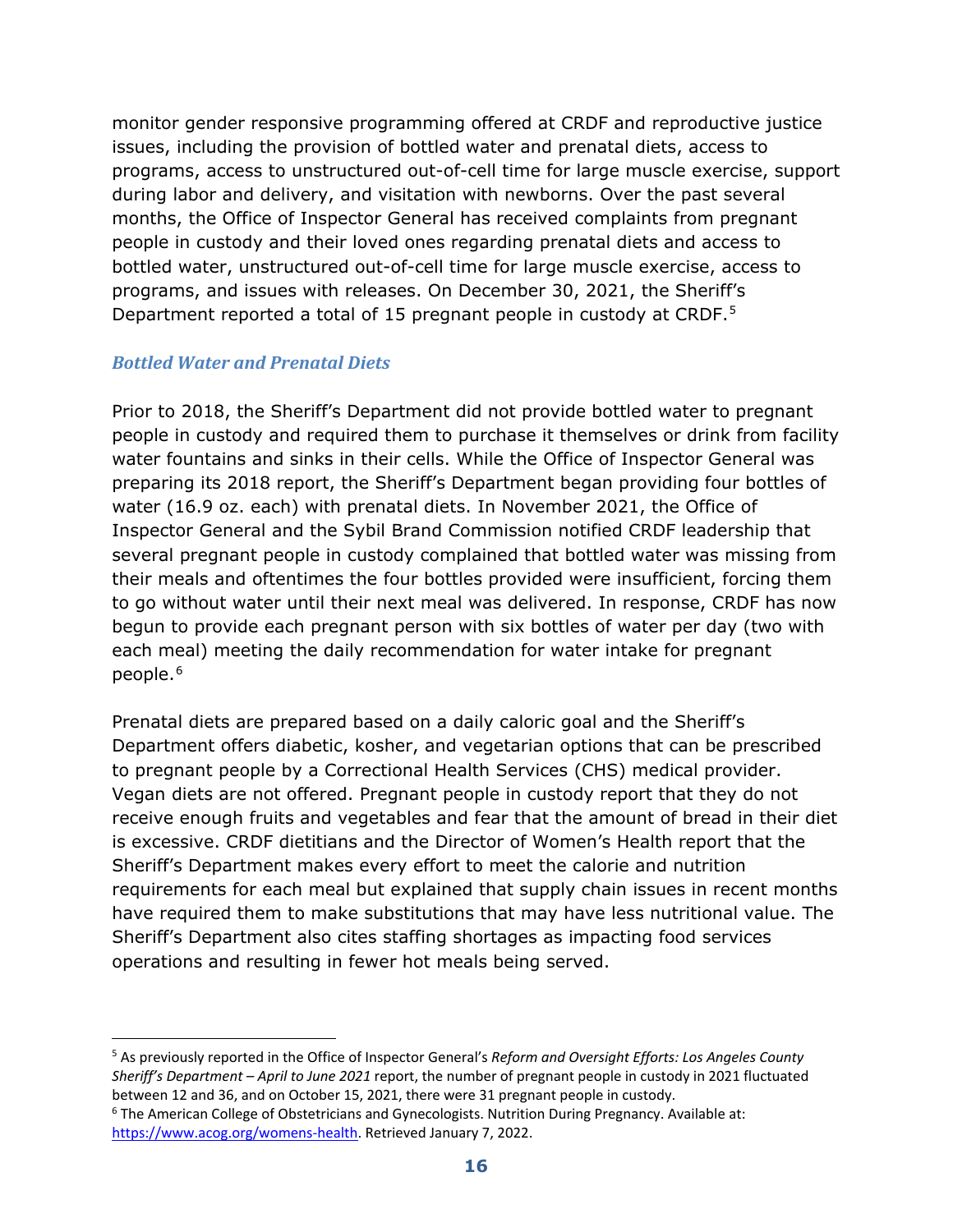The Sheriff's Department and CHS should evaluate current meal plans and food services operations and ensure that the dietary needs of each pregnant person in custody, and of each person in custody system wide, are being met. They should ensure that calorie requirements are met through the provision of meals that are nutritionally balanced regardless of staffing, supply chain, COVID-19, or other limitations. The Sheriff's Department should offer pregnant people in custody more fresh fruits and vegetables and ensure that they are not required to consume more than a few slices of bread each day in order to meet daily calorie needs.

#### *Unstructured Out-of-cell Time for Large Muscle Exercise*

In pregnancy, physical inactivity and excessive weight gain are recognized as independent risk factors for maternal obesity, gestational diabetes, and other complications.[7](#page-18-0) The U.S. Department of Health and Human Services' *Physical Activity Guidelines for Americans* recommends at least 150 minutes of moderate intensity aerobic activity per week during pregnancy and the postpartum period. $8$ Sheriff's Department records indicate that from September 1, 2021 to November 30, 2021, average out-of-cell time offered in the CRDF module that housed the majority of pregnant people was 205 minutes per week.<sup>[9](#page-18-2)</sup> In addition to aerobic exercise, out-of-cell time is the only opportunity many people in custody, and pregnant people in this module specifically, have to shower, make phone calls, order commissary, exchange linens, and socialize. Several pregnant people in custody reported that some deputies assigned to their module allowed additional out-of-cell time designated specifically for walking in the "outdoor recreation" area of the module.

CRDF leadership and Custody Services Division (CSD) executives report that additional out-of-cell time for large muscle exercise is neither optional nor dependent upon specific facility personnel. It is a requirement that has been clearly communicated to facility personnel, but which executives acknowledge is not being followed consistently. The Office of Inspector General can confirm that leadership has communicated and regularly reiterates out-of-cell requirements to facility personnel, however, the Office of Inspector General is not aware of specific efforts to hold personnel accountable for failures to comply with out-of-cell requirements facility-wide.

<span id="page-18-0"></span> $7$  Physical Activity and Exercise During Pregnancy and Postpartum Period, Committee Opinion Number 804, April 2020. Available at: [https://www.acog.org/clinical/clinical-guidance/committee-](https://www.acog.org/clinical/clinical-guidance/committee-opinion/articles/2020/04/physical-activity-and-exercise-during-pregnancy-and-the-postpartum-period)

[opinion/articles/2020/04/physical-activity-and-exercise-during-pregnancy-and-the-postpartum-period.](https://www.acog.org/clinical/clinical-guidance/committee-opinion/articles/2020/04/physical-activity-and-exercise-during-pregnancy-and-the-postpartum-period) Retrieved January 9, 2022.

<span id="page-18-1"></span><sup>8</sup> U.S. Department of Health and Human Services. Physical Activity Guidelines for Americans. 2nd ed. Washington, DC: DHHS; 2018. Available at: [https://health.gov/paguidelines/second-edition/.](https://health.gov/paguidelines/second-edition/) Retrieved January 7, 2022.

<span id="page-18-2"></span><sup>&</sup>lt;sup>9</sup> Data was generated from a Los Angeles County Sheriff's Department Electronic Uniform Daily Activity Log Report that showed the activities provided to people in custody housed at CRDF.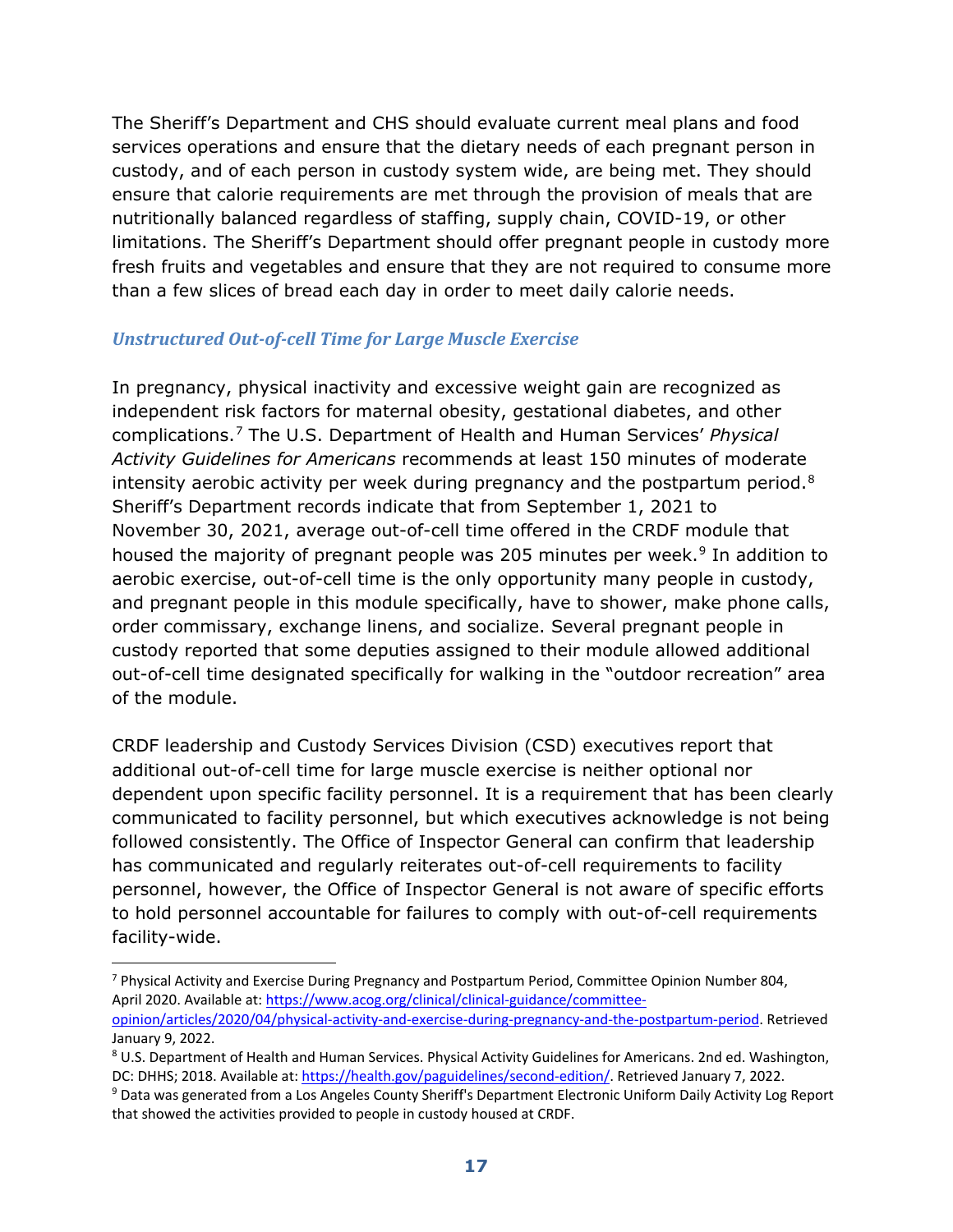On December 23, 2021, following a positive COVID-19 test of a person in custody, a module housing five pregnant people in custody was placed on quarantine status. On December 24, 2021, the Office of Inspector General received reports from family members of pregnant people stating that they were only being allowed out of their cells for approximately 25 minutes each day. The Office of Inspector General shared the allegations with facility leadership and CSD and CHS executives and recommended that CRDF leadership ensure adequate opportunities for large muscle exercise while the pregnant people in the module were on quarantine. On December 27, 2021, CRDF leadership researched and reported that despite the Office of Inspector General's recommendation and the Captain's specific direction to personnel, pregnant people in the module received inadequate out-of-cell time for at least the first three days of the quarantine. CRDF leadership has again committed to ensuring that pregnant people in custody receive sufficient out-of-cell time, however, the Office of Inspector General is unaware of any specific efforts to hold personnel accountable for failures to comply with the specific directive regarding this quarantine.

CRDF leadership expressed that they may better meet the needs of the pregnant population by housing them in one module together where staffing would be more consistent so that deputies can ensure the needs of pregnant people are met. The Office of Inspector General's 2018 report highlighted instances in which housing all pregnant people together limited access to various programs that earn credits toward early release. CRDF leadership reported that they are working with Gender Responsive Services (GRS) to ensure that available programs are accessible to all pregnant people in the general population.

#### *Access to Programs*

In 2018, the Office of Inspector General reported that CRDF offered seven programs that were designed specifically for pregnant people and people with children in custody including the Lactation Program, Adults Bonding with Children (ABC) Program, Families & Criminal Justice Miracle Project, Harriet Buhai Center for Family Law, Gender Responsive Rehabilitation Program, Mama's Neighborhood, and Women's Integrated Services Program (WISP). The Sheriff's Department and CHS report that since March 2020, the COVID-19 pandemic has limited the availability of programs, as well as the number of outside providers entering CRDF. Specifically, CHS reports that the Lactation Program is still available, and the Sheriff's Department reports that WISP continues to provide services and release planning to people in custody with non-violent charges. $10$ 

<span id="page-19-0"></span><sup>&</sup>lt;sup>10</sup> The Sheriff's Department reported that on December 30, 2021, 10 of the 15 pregnant people in custody were assigned to WISP.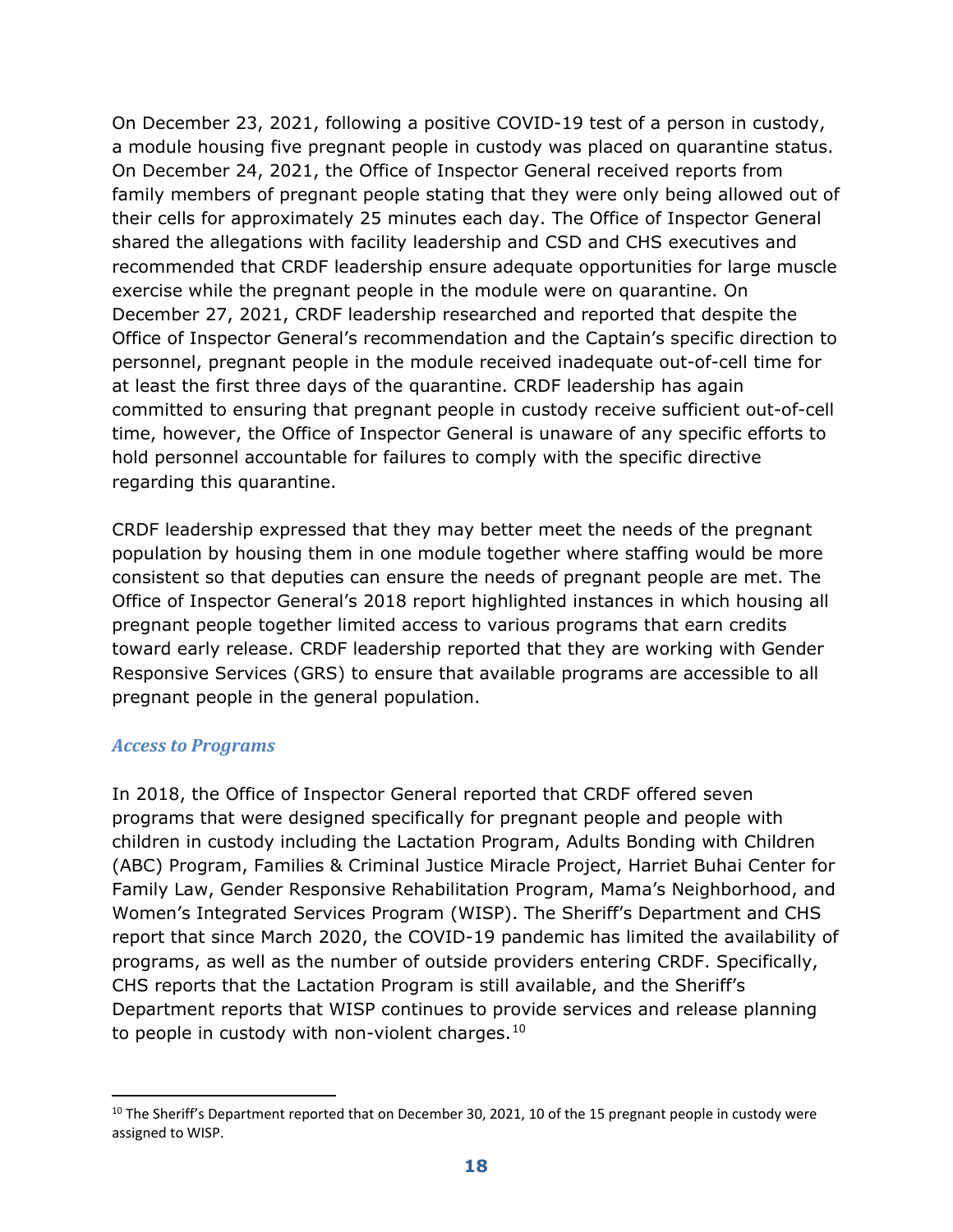Prior to the COVID-19 pandemic, the ABC Program offered weekly contact visits between people in custody and their children under the age of 12. Due to the pandemic, GRS staff were required to identify alternatives for people in custody at CRDF to visit with their children. In May 2021, through a partnership with the Department of Children and Family Services (DCFS), people in custody who have children in the DCFS system can attend virtual home visits with social workers. Although this program is currently limited to people in custody whose children are in the DCFS system, there are otherwise few restrictions for participation based on charges, classification, or housing location, potentially allowing for more participants. The program currently has 18 participants, and GRS staff are exploring ideas to expand the program to include people in custody whose children are not under the care of DCFS.

#### *Release of Pregnant People from Custody*

As previously reported, the Office of Inspector General continues to monitor the Sheriff's Department's and CHS' efforts to limit the number of pregnant people confined in its facilities and provide adequate care to those who remain in custody.[11](#page-20-0) The Sheriff's Department cites several reasons related to criminal charges or the procedural status of each person's criminal case that preclude pregnant people from release. The Sheriff's Department also cites barriers outside of the Sheriff's Department control, such as rigid placement criteria for many Community Based Organizations (CBOs), that are prohibitive of timely placement and release.

On December 24, 2021, the Office of Inspector General received a complaint regarding a pregnant person in custody who was approximately 34 weeks pregnant, sentenced for a non-violent offense, and who was eligible for release to a CBO. The Sheriff's Department reported to the Office of Inspector General that the release process for this pregnant person had stalled initially due to an error on the part of Sheriff's personnel. Once the error was discovered, it was quickly corrected and release personnel-initiated protocols for release to a CBO. However, consistent with Sheriff's Department's reports, due to rigid criteria for acceptance, the pregnant person was declined by several CBOs before finally being accepted to a program and released on December 30, 2021. As of January 10, 2022, two of the fifteen pregnant people in custody at CRDF on December 30, 2021, have been released.

The Office of Inspector General has confirmed that the CSD executives responsible for processing the release of pregnant people in custody are committed to this effort and have developed appropriate mechanisms to support releases. The issues

<span id="page-20-0"></span><sup>&</sup>lt;sup>11</sup> Reform and Oversight Efforts - [Los Angeles County Sheriff's Department -](https://oig.lacounty.gov/Portals/OIG/Reports/2021/Reform%20and%20Oversight%20Efforts%20-%20Los%20Angeles%20County%20Sheriffs%20Department%20-%20July%20to%20September%202021.pdf?ver=bIzUjJFW57bb6qX7qlulrA%3d%3d) July to September 2021.pdf [\(lacounty.gov\)](https://oig.lacounty.gov/Portals/OIG/Reports/2021/Reform%20and%20Oversight%20Efforts%20-%20Los%20Angeles%20County%20Sheriffs%20Department%20-%20July%20to%20September%202021.pdf?ver=bIzUjJFW57bb6qX7qlulrA%3d%3d)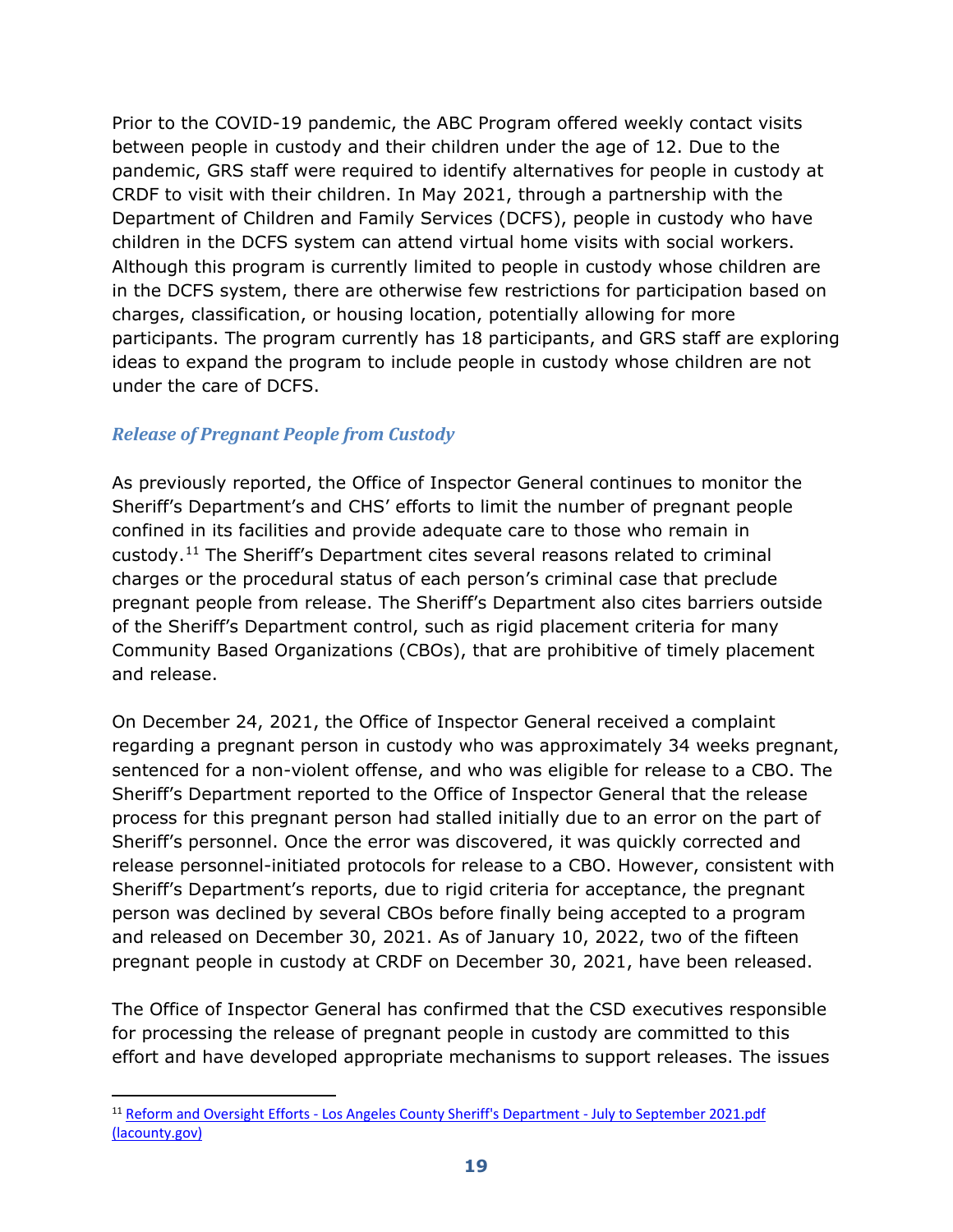raised here necessitate the release of pregnant people in custody as a highest Sheriff's Department priority. In addition to ensuring continued vigilance on the part of release personnel, the Sheriff should exercise all available avenues and authority to release as many pregnant people in custody as possible. The Office of Inspector General has previously recommended a legal analysis of the Sheriff's authority to release people in custody and reiterates that recommendation here, specifically given the above-described barriers meeting nutritional, and exercise needs of some pregnant people in custody. The Sheriff's Department should immediately begin to hold personnel accountable through its progressive discipline system when they fail to comply with leadership directives regarding out of cell time. If failures to comply are the result of systemic or greater operational deficiencies that render compliance impossible, they should be identified and remedied. As always, the Office of Inspector General appreciates the CSD's transparency and responsiveness to its requests for information, as well as its receptivity to Office of Inspector General recommendations.

### <span id="page-21-0"></span>**Programming Opportunities at CRDF**

The Office of Inspector General continues to monitor CRDF's efforts to provide meaningful opportunities for people in custody to participate in therapeutic and rehabilitative programming. Although the COVID-19 pandemic has limited CRDF programs both in capacity and offerings, programming opportunities offered to people in custody include academic classes, life skills courses, vocational training, in-custody job placement, and therapeutic groups and activities. In addition to any therapeutic benefits programs provide, many of these programs allow people in custody to earn time credits for early release. While CRDF staff is in the process of formalizing policies and procedures governing participation in these programs, people in custody may request participation if they can be appropriately housed in the programming modules<sup>[12](#page-21-1)</sup> and have not received a write up<sup>[13](#page-21-2)</sup> in the preceding 30 days.

The Prisoner Personnel Office oversees credit earning jail employment opportunities offered to people in custody at CRDF, while Gender Responsive Services (GRS) oversees programming opportunities at CRDF. GRS was created pursuant to Board motion, *Building a Gender-Responsive Criminal Justice System*, passed on February 12, 2019.<sup>[14](#page-21-3)</sup> In addition to overseeing programming, GRS partners with

<span id="page-21-1"></span> $12$  For example, if a person in custody was housed in a medical unit receiving treatment and unable to be housed in a programming module, they would be unable to participate in programming.

<span id="page-21-2"></span> $13$  The Sheriff's Department disciplines people in custody for breaking jail rules and tracks the discipline in the Inmate Reporting and Tracking System ("IRTS").

<span id="page-21-3"></span><sup>14</sup> Los Angeles County, Motion by Supervisors Sheila Kuehl and Mark Ridley-Thomas, *Building a Gender-Responsive Criminal Justice System*, February 12, 2019, Board Agenda Item # 9, at:

[http://file.lacounty.gov/SDSInter/bos/sop/1051856\\_021219.pdf](http://file.lacounty.gov/SDSInter/bos/sop/1051856_021219.pdf) (accessed on January 10, 2022).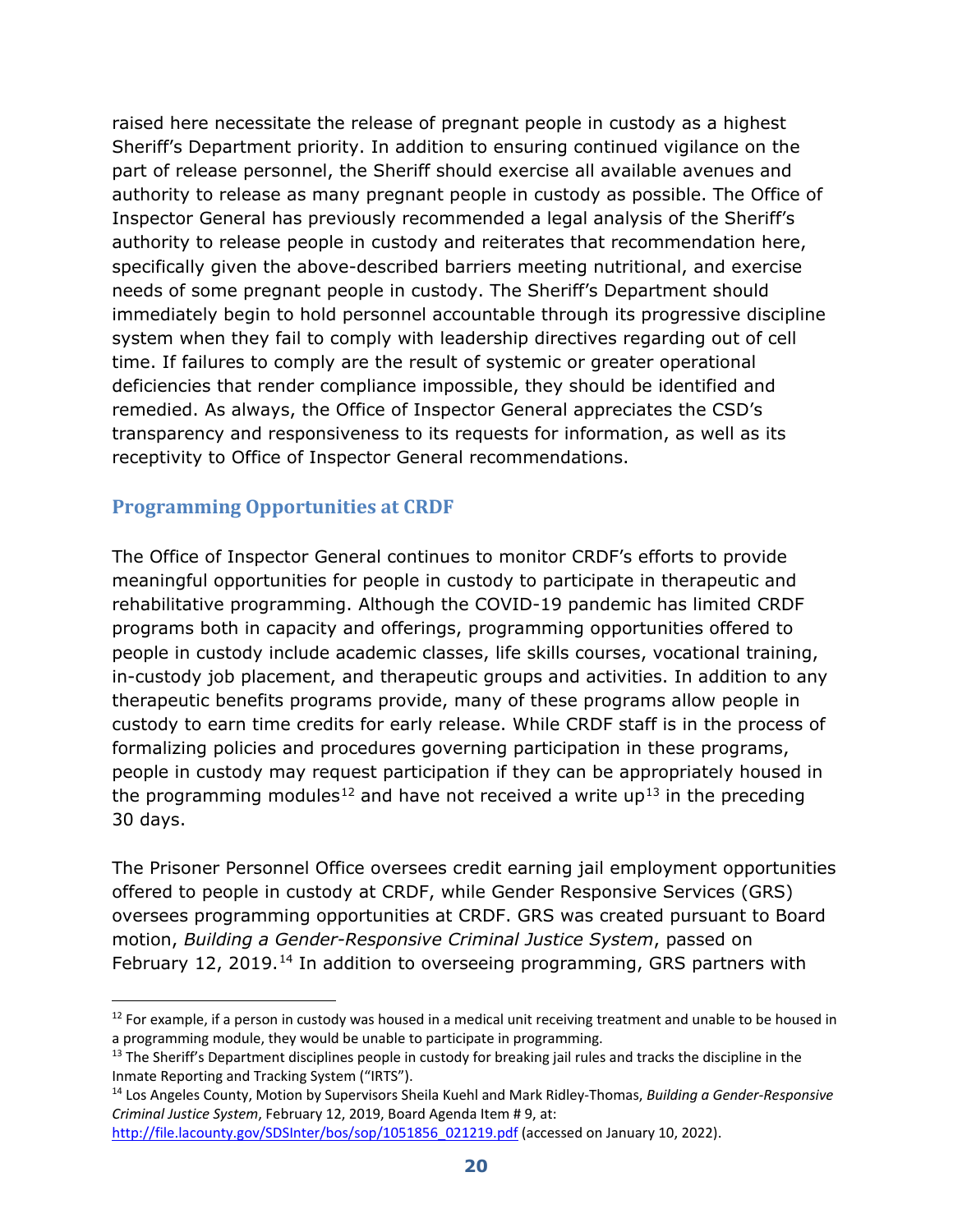outside organizations to expand services, secure grant funding to expand programming, and participate in numerous initiatives to promote the safety and wellbeing of people in custody at CRDF. The civilian Director of GRS has substantial expertise and has contributed significantly to GRS's implementation and development. The Sheriff's Department reports that the GRS Director is currently the only fully funded position in the unit and that the five additional GRS staff members, who are responsible for providing services to people in custody, are on loan from another Sheriff's Department bureau.

In November 2021, Office of Inspector General personnel met with Priscilla Ocen, Chair, Sheriff's Civilian Oversight Commission and Cheryl Grills, Chair, Sybil Brand Commission for Institutional Inspections regarding allegations that people in custody were being deprived of credit earning programming opportunities based on race. In mid-November and mid-December, the Office of Inspector General requested and received data from the Sheriff's Department, reporting the number of people in custody at CRDF by race/ethnicity and the number of people in custody in the programming modules at CRDF by race/ethnicity. Office of Inspector General personnel analyzed this data through calculating percentages of people housed at CRDF by race/ethnicity, and percentages of people engaged in programming<sup>[15](#page-22-0)</sup> at CRDF by race/ethnicity. Percentage comparisons for both the mid-November data and mid-December data showed:

- White<sup>[16](#page-22-1)</sup> and Hispanic people were overrepresented in programming when compared to the CRDF population.
- Black people were underrepresented in programming when compared to the CRDF population.
- "Other" races/ethnicities were equally represented when compared to the CRDF population.

It is important to note that the data discussed here represents programming opportunities at two single points in time, generated one month apart, and alone does not suggest that disproportionate racial/ethnic representation in programming opportunities has been a pervasive issue at CRDF.[17](#page-22-2) Moreover, there are other potential explanations for disproportionate racial/ethnic representations in CRDF

<span id="page-22-0"></span> $15$  Programming data counted people in custody by race/ethnicity housed in five credit-earning programming modules at CRDF, including: three credit earning employment modules, one Start program module, and the sole EBI flagship module.

<span id="page-22-1"></span><sup>&</sup>lt;sup>16</sup> Race/ethnicity categorizations reflect those utilized by the Sheriff's Department when reporting demographic data.

<span id="page-22-2"></span><sup>&</sup>lt;sup>17</sup> The Office of Inspector General staff is working with GRS staff to track people in custody at CRDF who both enroll in and complete EBI programming. Although the conclusions reported above are verified, exact percentages will require updated data.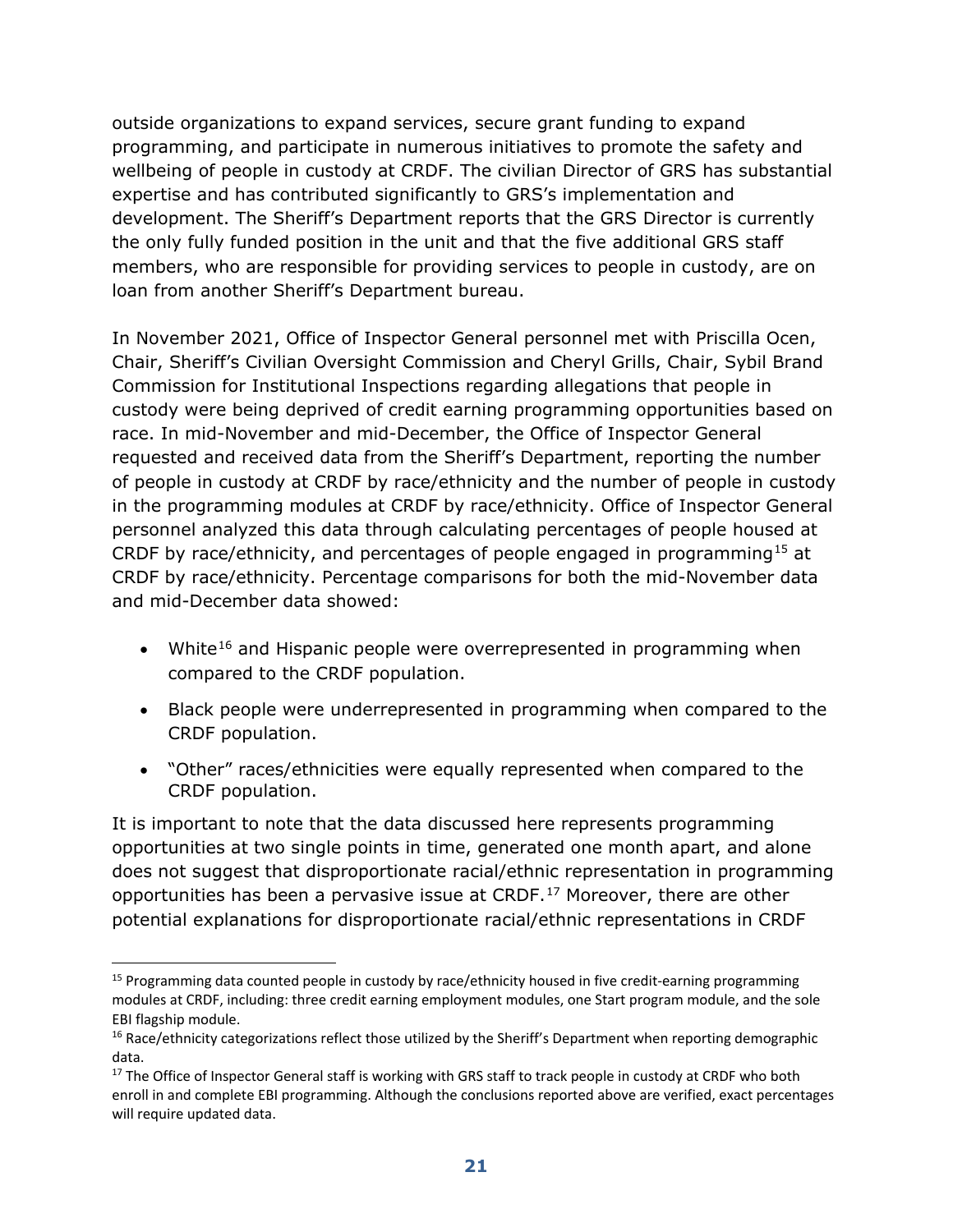programming, including institutional behavior and security classification, criminal charges, interest in or knowledge of programming opportunities, custody classifications, and COVID-19 related capacity issues. The Office of Inspector General will continue to track and analyze CRDF credit earning programming and demographic data to determine whether initial findings reflect a trend of underrepresentation and identify any potential contributing factors.

The Office of Inspector General will continue to work with CRDF and GRS leadership to monitor programming opportunities at CRDF. GRS staff has worked closely with Office of Inspector General staff to address these allegations and has demonstrated a strong commitment to further inspect and ameliorate programming concerns at CRDF. The Office of Inspector General will provide additional analysis on these and other Sheriff's Department efforts in its next quarterly report.

### <span id="page-23-0"></span>**In-Custody Deaths**

Between October 1, 2021, and December 31, 2021, 11 individuals died while in the care and custody of the Sheriff's Department. Of these 11 decedents, one died at CRDF, one died at Twin Towers Correctional Facility (TTCF), one died at Palmdale Station Jail, and eight died in hospitals to which they had been transported.

Office of Inspector General staff attended the CSD Administrative Death Reviews for each of the 11 in-custody deaths.

The following summaries, arranged in chronological order, provide brief descriptions of each in-custody death:

On October 6, 2021, an individual died at LAC+USC Medical Center (LAC+USC) after being transported from North County Correctional Facility (NCCF) on September 6, 2021, for a higher level of care.

On October 9, 2021, an individual died at Martin Luther King Jr. Community Hospital after being transported from CRDF on October 8, 2021, for a higher level of care.

On October 12, 2021, an individual died at LAC+USC after being transported from TTCF's Correctional Treatment Center (CTC) one hour prior, for a higher level of care after experiencing a medical emergency.

On October 25, 2021, an individual died at LAC+USC after being transported from NCCF on October 15, 2021, for a higher level of care.

On November 8, 2021, an individual at the Palmdale Station Jail was reportedly discovered during what was described as a suicide attempt. Emergency aid was rendered, paramedics were called, but the individual was pronounced dead at the scene.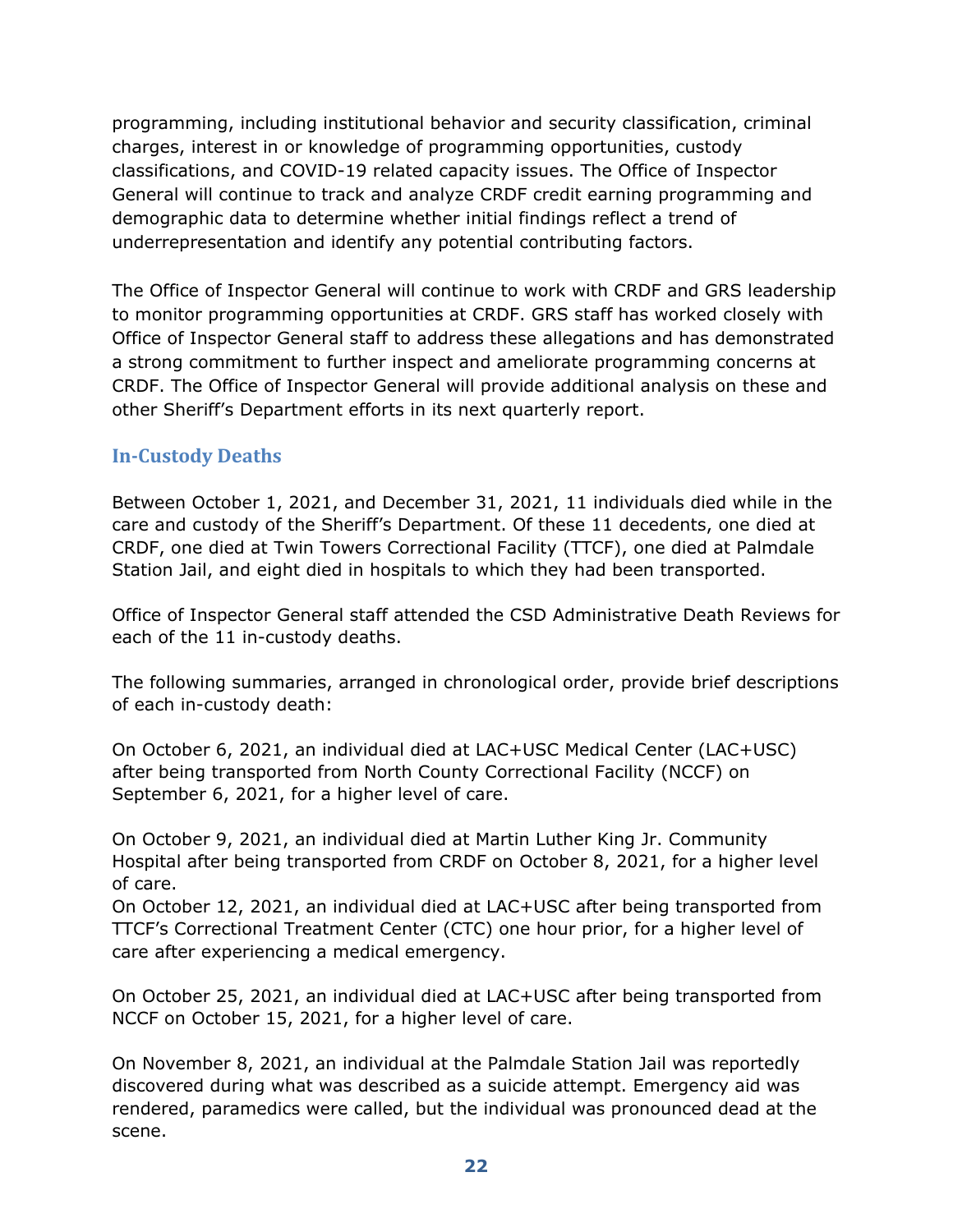On November 12, 2021, an individual died at LAC+USC after being transported from TTCF's CTC on October 25, 2021, for a higher level of care.

On December 1, 2021, an individual died at LAC+USC after being transported from TTCF's CTC on October 27, 2021, for a higher level of care.

On December 11, 2021, an individual died at LAC+USC after being transported from TTCF's CTC November 25, 2021, for a higher level of care.

On December 23, 2021, an individual died at LAC+USC after being transported from TTCF's CTC on September 29, 2021, for a higher level of care.

On December 27, 2021, an individual at TTCF was reportedly discovered unresponsive during a Title-15 safety check<sup>18</sup>. Emergency aid was rendered, paramedics were called, but the individual was pronounced dead at the scene.

On December 29, 2021, an individual at CRDF was reportedly discovered unresponsive during a Title-15 safety check. Emergency aid was rendered, paramedics were called, but the individual was pronounced dead at the scene.

### <span id="page-24-0"></span>**Access to Scenes of In-Custody Deaths**

The Office of Inspector General previously reported that Sheriff's Department Homicide Bureau representatives (Homicide) had withheld important details about in-custody deaths during administrative death reviews (Death Reviews) that may have hindered the timely identification and correction of systemic deficiencies.<sup>[19](#page-24-2)</sup> However, because the Office of Inspector General responds to death scenes, typically receive thorough briefings, and are able to view the bodies of people who die in the jails, the Office of Inspector General was aware of the details withheld at Death Reviews and therefore reported that the Office of Inspector General access to information was not being limited. In subsequent Death Reviews since the Office of Inspector General's report was submitted, Homicide has been more transparent in disclosing investigative details.

Unfortunately, following a recent death of a person in custody, Homicide denied the Office of Inspector General access to the scene and to viewing the body of the decedent located in the hallway outside the decedent's cell. When Office of Inspector General personnel arrived at the housing area where the death occurred, they were notified by Homicide that they would not be permitted to walk upstairs to a second-floor tier where the body of the decedent was located and were instead

<span id="page-24-1"></span><sup>&</sup>lt;sup>18</sup> Title 15 Minimum Standards for Local Detention Facilities are regulations set by the State of California. Title 15 requires regular safety checks of people in custody at designated intervals.

<span id="page-24-2"></span><sup>&</sup>lt;sup>19</sup> [Reform and Oversight Efforts: Los Angeles County Sheriff's Department -](https://oig.lacounty.gov/LinkClick.aspx?fileticket=B9S58wqiWAY%3d&portalid=18) April to June 2021.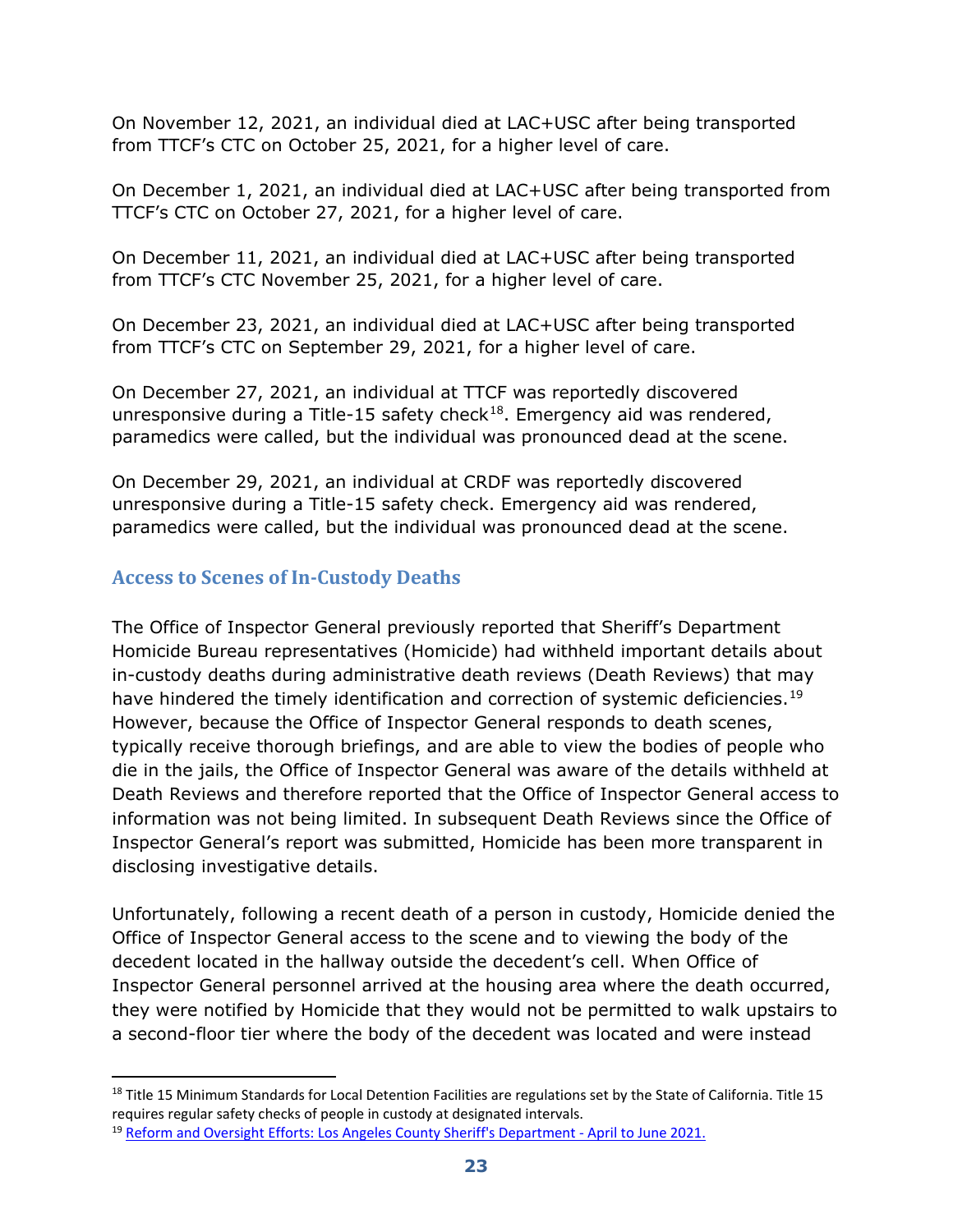required to remain downstairs. The rationale initially provided by Homicide was that walking upstairs and onto the tier might contaminate the death scene. Because initial reports clearly indicated that the person died inside a cell and was only removed from the cell to the hallway as a matter of first responder protocol, the death scene would have been contained to a relatively small area and Homicide's rationale was unnecessarily conservative. Following intervention by the CSD Assistant Sheriff, Office of Inspector General personnel were ultimately permitted to walk upstairs closer to the scene but were denied access to view the decedent's body. The Assistant Sheriff has assured the Office of Inspector General that this was an isolated incident and that the Office of Inspector General will have full access to in-custody death scenes, including access to viewing the bodies of decedents, going forward. The Office of Inspector General will continue to monitor death scenes and report any failures to provide full access.

#### **Comparison to Prior Years**

The following chart provides a comparison of the number of in-custody deaths and whether the death was classified as a non-homicide, suicide, or homicide for the period of January 1, 2013, to the present:



In 2021, there were 45 non-homicides, 9 suicides, and 1 homicide. The number of in-custody deaths the Office of Inspector General reports may vary slightly from historical data provided by the Sheriff's Department because the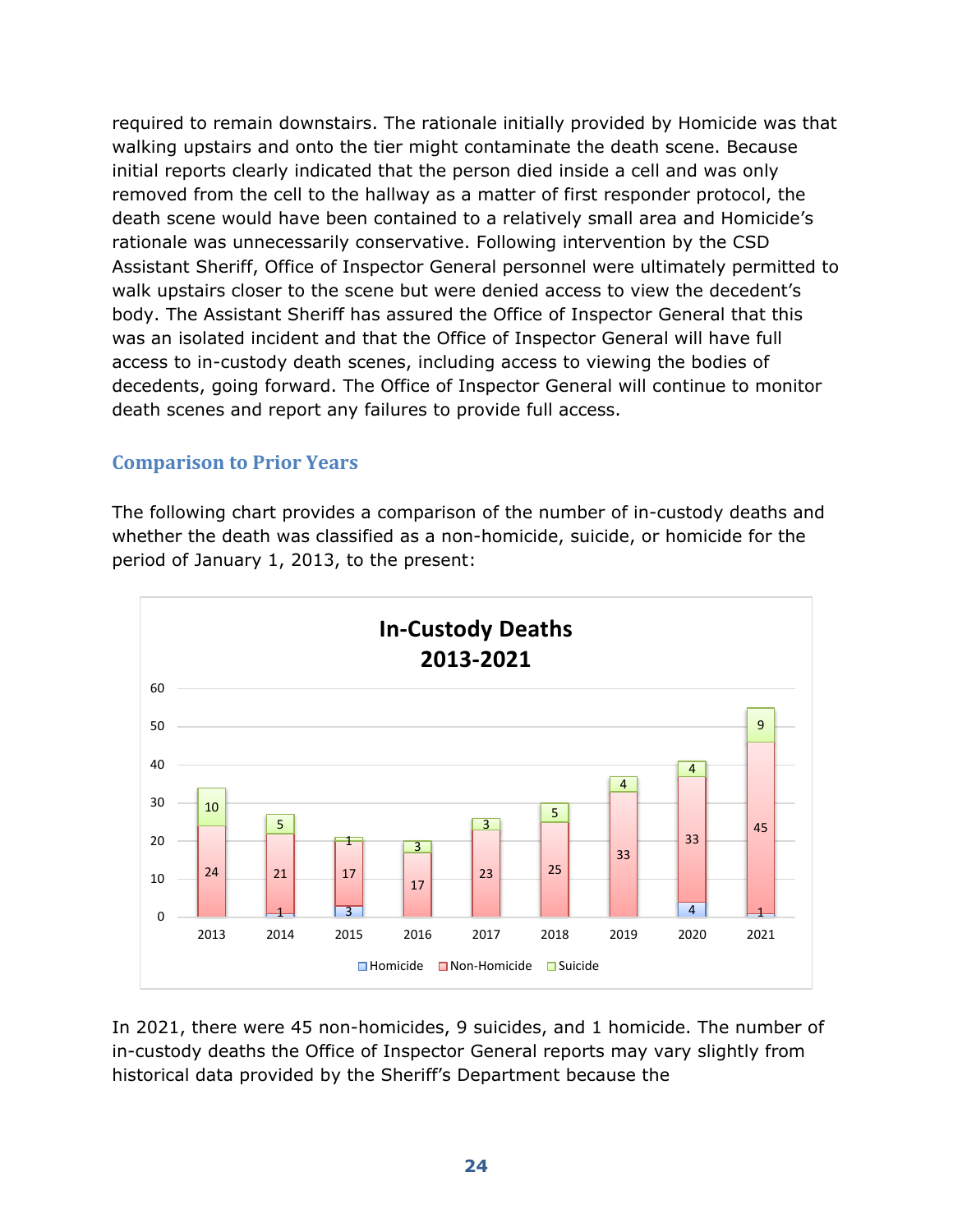Sheriff's Department identifies in-custody deaths by custody status and the location of an individual's death.[20](#page-26-2)

### <span id="page-26-0"></span>**Office of Inspector General Site Visits**

The Office of Inspector General normally conducts site visits and inspections at Sheriff's Department custodial facilities to identify matters requiring attention. Since the Los Angeles County Safer at Home Order issued on March 19, 2020, the Office of Inspector General has limited site visits. In the fourth quarter of 2021, Office of Inspector General personnel completed 48 site visits to the Inmate Reception Center (IRC), CRDF, TTCF's CTC, Men's Central Jail (MCJ, NCCF, Pitchess Detention Center (PDC) North, and TTCF. Office of Inspector General staff have been monitoring the Sheriff's Department's and CHS' response to the COVID-19 pandemic and following up on concerns raised by the public. As part of the Office of Inspector General's jail monitoring, Office of Inspector General staff attended 99 CSD executive and administrative meetings and met with division executives for 85 monitoring hours related to COVID-19, uses of force, in-custody deaths, as well as general conditions of confinement.

### <span id="page-26-1"></span>**Taser Use in Custody**

The Office of Inspector General compiled the number of times the Sheriff's Department has employed a Taser in custodial settings from January 2018, through December 2021. The numbers below were gathered from the Sheriff's Department's *Monthly Force Synopsis*, which the Sheriff's Department produces and provides to the Office of Inspector General each month. $^{21}$  $^{21}$  $^{21}$ 

| <b>Month</b>     | <b>Number of Times a Taser was</b><br><b>Employed</b> |
|------------------|-------------------------------------------------------|
| January 2018     |                                                       |
| February 2018    |                                                       |
| March 2018       |                                                       |
| April 2018       |                                                       |
| May 2018         |                                                       |
| June 2018        |                                                       |
| <b>July 2018</b> | 6                                                     |
| August 2018      |                                                       |
| September 2018   | 3                                                     |
| October 2018     | 5                                                     |
| November 2018    |                                                       |

<span id="page-26-2"></span><sup>&</sup>lt;sup>20</sup> For instance, a death in the field during an arrest would be considered an in-custody death because of the person's custodial status even though the individual was not in a custodial facility.

<span id="page-26-3"></span> $21$  The Office of Inspector General is not opining on whether the use of the Taser in each of these incidents was permissible under the Sheriff's Department's policies and/or if the Taser was employed lawfully.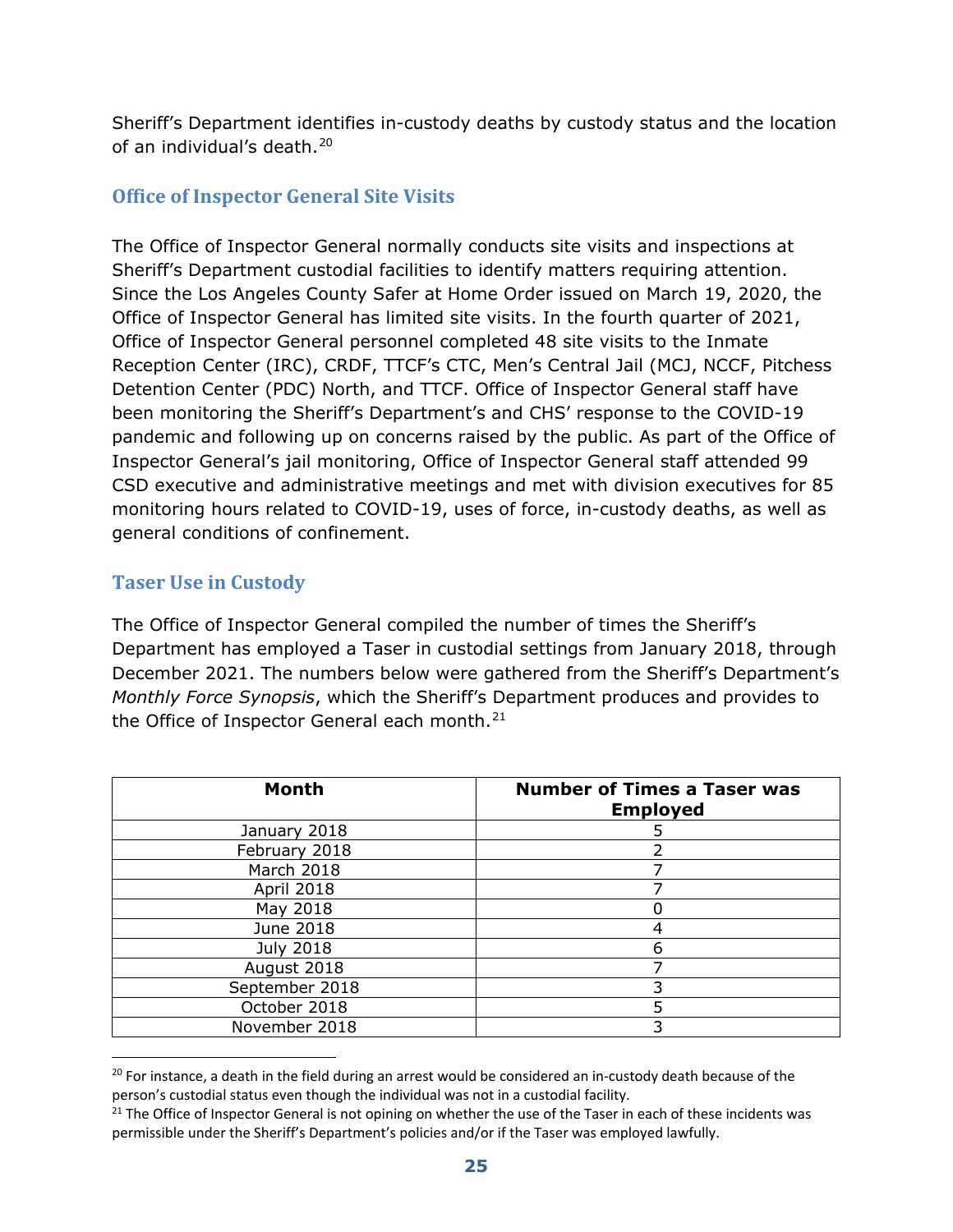| <b>Month</b>     | <b>Number of Times a Taser was</b><br><b>Employed</b> |
|------------------|-------------------------------------------------------|
| December 2018    | 1                                                     |
| January 2019     | 9                                                     |
| February 2019    | $\overline{9}$                                        |
| March 2019       | $\overline{5}$                                        |
| April 2019       | $\overline{4}$                                        |
| May 2019         | $\mathbf{1}$                                          |
| June 2019        | $\overline{2}$                                        |
| July 2019        | 6                                                     |
| August 2019      | 9                                                     |
| September 2019   | 6                                                     |
| October 2019     | 3                                                     |
| November 2019    | 6                                                     |
| December 2019    | $\overline{5}$                                        |
| January 2020     | $\overline{5}$                                        |
| February 2020    | $\overline{3}$                                        |
| March 2020       | $\overline{3}$                                        |
| April 2020       | $\overline{\mathbf{4}}$                               |
| May 2020         | $\overline{3}$                                        |
| June 2020        | $\overline{5}$                                        |
| <b>July 2020</b> | 1                                                     |
| August 2020      | 3                                                     |
| September 2020   | $\overline{\mathbf{4}}$                               |
| October 2020     | $\overline{3}$                                        |
| November 2020    | $\overline{3}$                                        |
| December 2020    | $\overline{6}$                                        |
| January 2021     | $\overline{4}$                                        |
| February 2021    | $\overline{8}$                                        |
| March 2021       | 3                                                     |
| April 2021       | 5                                                     |
| May 2021         | $\overline{3}$                                        |
| June 2021        | 11                                                    |
| July 2021        | 5                                                     |
| August 2021      | $\overline{\mathbf{4}}$                               |
| September 2021   | $\overline{3}$                                        |
| October 2021     | $\overline{6}$                                        |
| November 2021    | 3                                                     |
| December 2021    | $\overline{\mathbf{4}}$                               |

### <span id="page-27-0"></span>**Use-of-Force Incidents in Custody**

The Office of Inspector General monitors the Sheriff's Department's use of force incidents, institutional violence<sup>[22](#page-27-1)</sup>, and assaults on Sheriff's Department or CHS personnel by people in custody. The Sheriff's Department reports the following numbers for the uses of force and assaultive conduct within its CSD (the Sheriff's Department is still verifying the accuracy of the reporting of incidents that occurred subsequent to June 2021):

<span id="page-27-1"></span><sup>&</sup>lt;sup>22</sup> Institutional violence is defined as assaultive conduct by a person in custody upon another person in custody.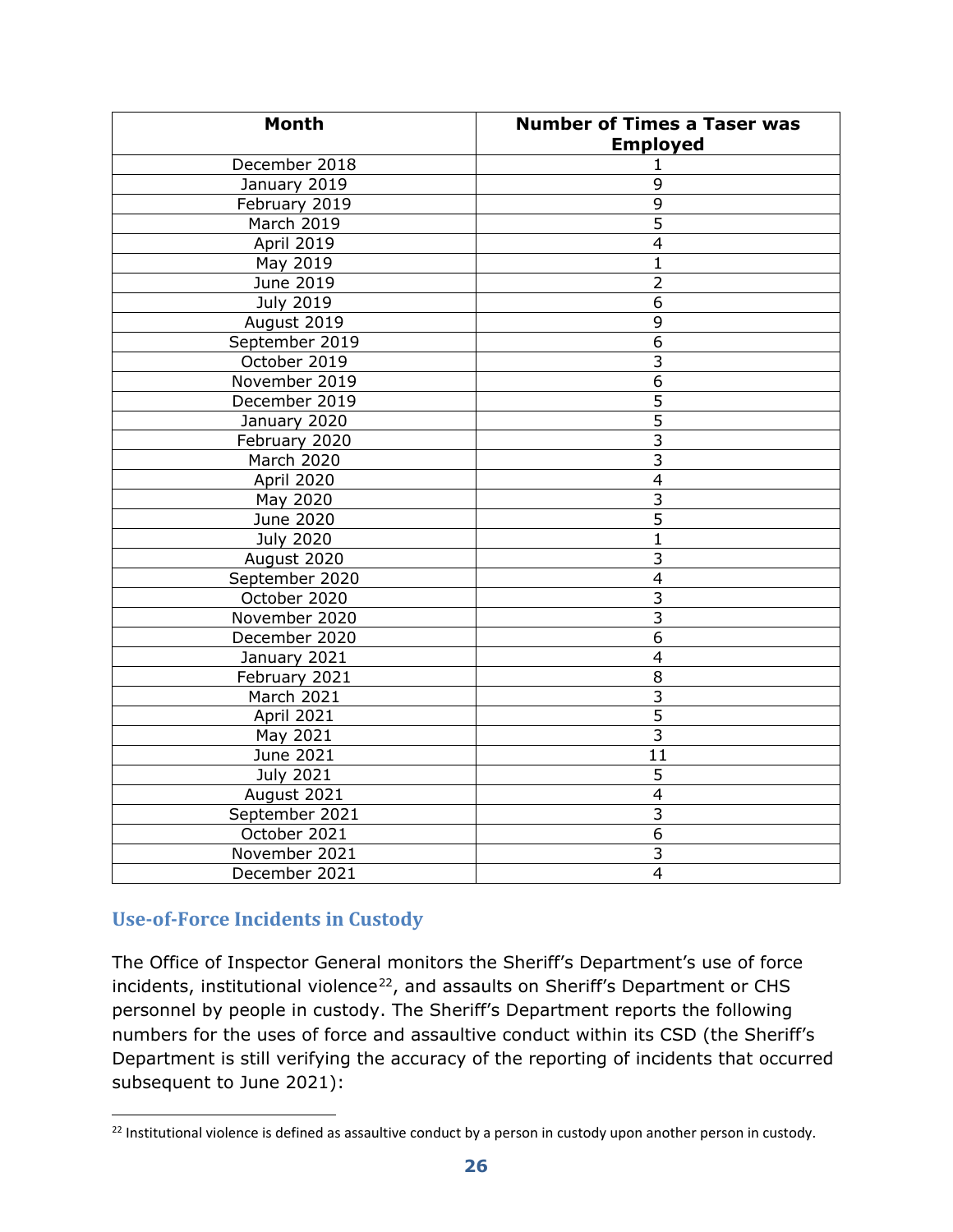### Use of Force Incidents:

| 546 |
|-----|
| 592 |
| 530 |
| 452 |
| 501 |
| 478 |
| 525 |
| 431 |
| 386 |
| 274 |
| 333 |
| 390 |
| 373 |
| 430 |
|     |

### Assaults on Personnel:

| 1 <sup>st</sup> Quarter of 2018 | 144 |
|---------------------------------|-----|
| 2 <sup>nd</sup> Quarter of 2018 | 173 |
| 3rd Quarter of 2018             | 131 |
| 4 <sup>th</sup> Quarter of 2018 | 115 |
| 1st Quarter of 2019             | 122 |
| 2 <sup>nd</sup> Quarter of 2019 | 132 |
| 3rd Quarter or 2019             | 164 |
| 4 <sup>th</sup> Quarter of 2019 | 136 |
| 1 <sup>st</sup> Quarter of 2020 | 131 |
| 2 <sup>nd</sup> Quarter of 2020 | 91  |
| 3rd Quarter of 2020             | 111 |
| 4 <sup>th</sup> Quarter of 2020 | 140 |
| 1st Quarter of 2021             | 143 |
| 2 <sup>nd</sup> Quarter of 2021 | 145 |

### Incidents of Institutional Violence:

| 871 |
|-----|
| 905 |
| 988 |
| 881 |
| 769 |
| 794 |
| 858 |
|     |
|     |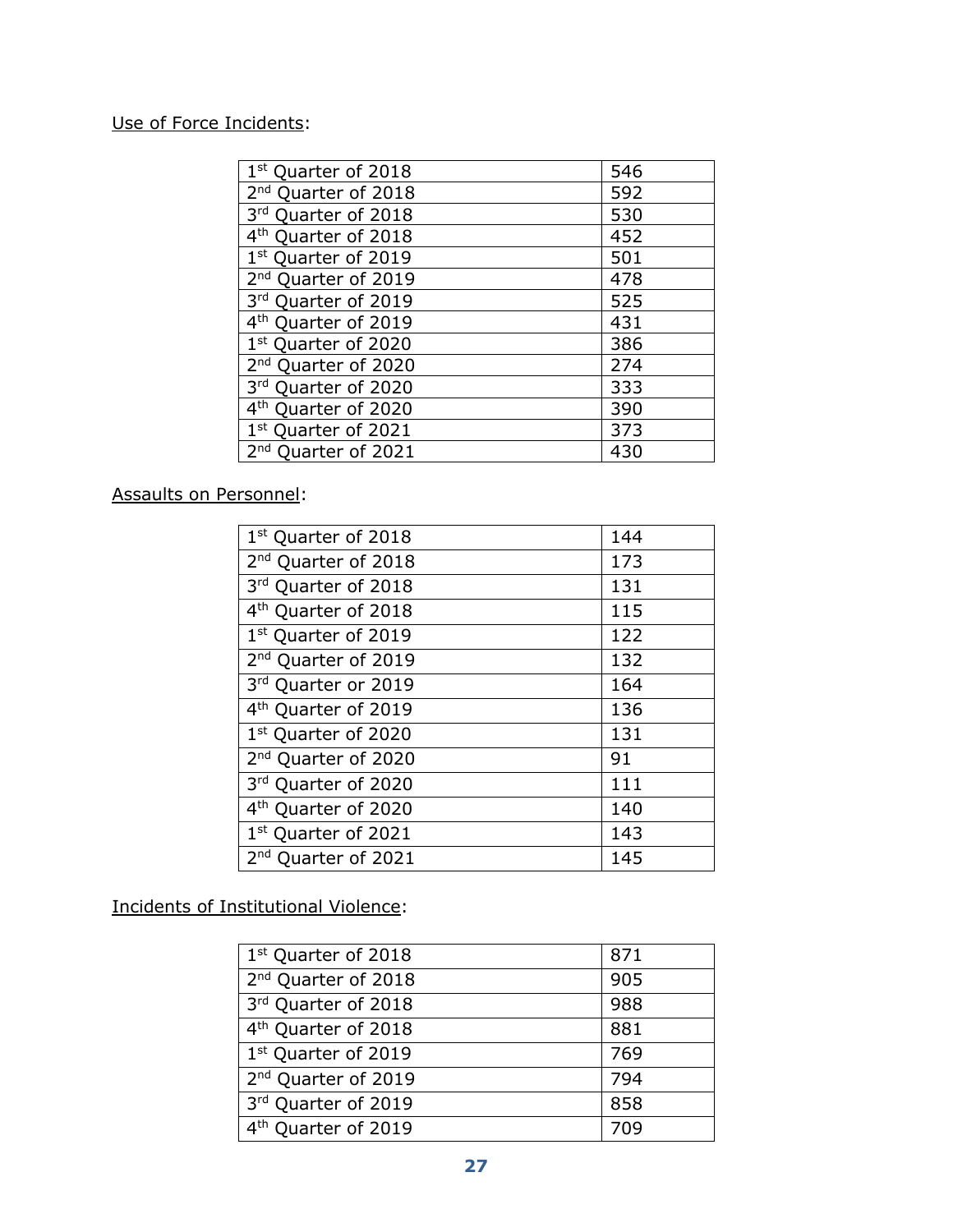| 1 <sup>st</sup> Quarter of 2020 | 717 |
|---------------------------------|-----|
| 2 <sup>nd</sup> Quarter of 2020 | 496 |
| 3rd Quarter of 2020             | 560 |
| 4 <sup>th</sup> Quarter of 2020 | 753 |
| 1st Quarter of 2021             | 745 |
| 2 <sup>nd</sup> Quarter of 2021 | 698 |

### <span id="page-29-0"></span>**HANDLING OF GRIEVANCES AND COMMENTS**

#### **Office of Inspector General Handling of Comments Regarding Department Operations and Jails**

The Office of Inspector General received 123 new complaints in the fourth quarter of 2021 from members of the public, prisoners, prisoners' family members and friends, community organizations and County agencies. Each complaint was reviewed by Office of Inspector General staff. Sixty-five of these complaints were related to conditions of confinement within the Department's custody facilities, as shown below:

| Complaint/ Incident Classification | <b>Totals</b> |
|------------------------------------|---------------|
| <b>Personnel Issues</b>            | 24            |
| <b>COVID</b>                       | 11            |
| Medical                            | 8             |
| <b>Living Condition</b>            |               |
| Mental                             | 4             |
| Dental                             | 2             |
| Showers                            | 2             |
| Classification                     |               |
| Commissary                         |               |
| Food                               |               |
| Mail                               |               |
| Property                           |               |
| Telephone                          |               |
| Other                              |               |
| Total                              | 65            |

Thirty-seven complaints were related to civilian contacts with Department personnel by persons who were not in custody.

| <b>Complaint/Incident Classification</b> | Totals |
|------------------------------------------|--------|
| <b>Improper Tactics</b>                  | 6      |
| Neglect of Duty                          | 5      |
| Discourtesy                              | 5      |
| Service                                  |        |
|                                          |        |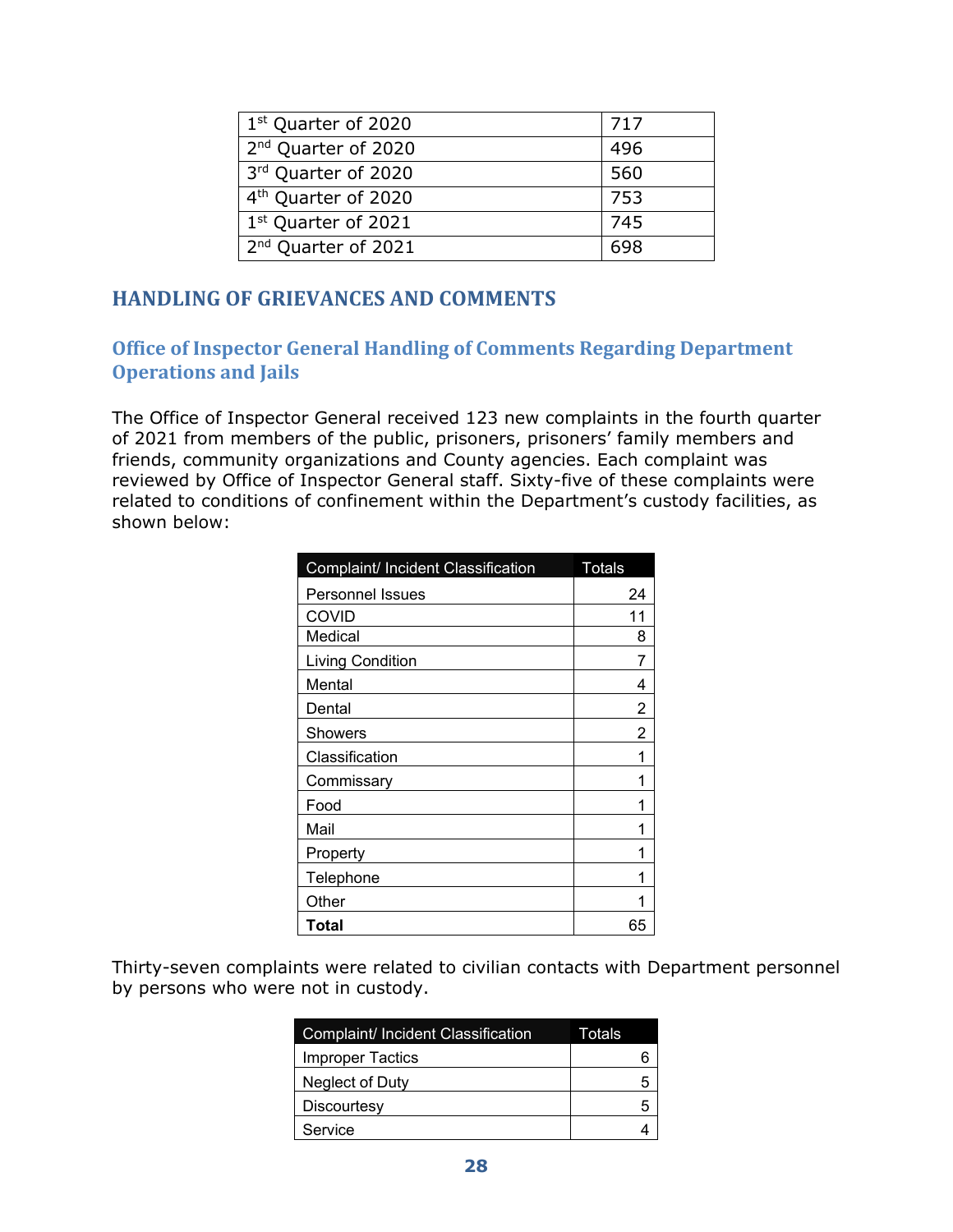| Improper Search, Detention, Arrest |   |
|------------------------------------|---|
| <b>Response Time</b>               | 2 |
| Force                              | 2 |
| Harassment                         | 2 |
| <b>Discrimination</b>              | 2 |
| Off Duty Conduct                   |   |
| Dishonesty                         |   |
| Policy                             |   |
| Other                              |   |
| Total                              |   |

Twenty-one complaints were not about the Department or Department personnel and were referred to the appropriate agency or the complainant was directed to seek legal advice.

### <span id="page-30-0"></span>**Handling of Grievances Filed by People in Custody**

The Sheriff's Department has not fully implemented the use of tablet computers (tablets) in its jail facilities to capture information related to requests, and eventually grievances, filed by people in custody. Currently, there are a total of 165 installed iPads. There are 31 iPads at CRDF, 49 iPads at MCJ, and 85 iPads at TTCF. The Sheriff's Department reports that all upgrades and connectivity issues have been resolved at CRDF and MCJ and the iPads are currently available for use. The Sheriff's Department reports that moving to Windows based tablets is under consideration in order to rectify compatibility issues and other connectivity concerns. The Sheriff's Department reports that people in custody have accessed the iPads to obtain information on 265,198 occasions between October 1, 2021, and December 31, 2021. The Office of Inspector General continues to recommend that the Sheriff's Department pursue full implementation of tablets throughout the CSD.

As reported in the Office of Inspector General's January 2018 *Reform and Oversight Efforts: Los Angeles County Sheriff's Department* report, the Sheriff's Department implemented a policy restricting the filing of duplicate and excessive grievances filed by people in custody.<sup>[23](#page-30-1)</sup> The Sheriff's Department reports that between October 1, 2021, and December 31, 2021, 13 people in custody were restricted from filing 38 grievances under this policy. The Office of Inspector General continues to raise concerns about the quality of grievance investigations and responses, which likely increases duplication and may prevent individuals from receiving adequate care while in Sheriff's Department custody.

<span id="page-30-1"></span><sup>23</sup> *See* [Los Angeles County Sheriff's Department,](http://pars.lasd.org/Viewer/Manuals/14249/Content/13670) *Custody Division Manual*, 8-04/050.00, Duplicate or Excessive [Filings of Grievances and Appeals, and Restrictions of Filing Privileges.](http://pars.lasd.org/Viewer/Manuals/14249/Content/13670)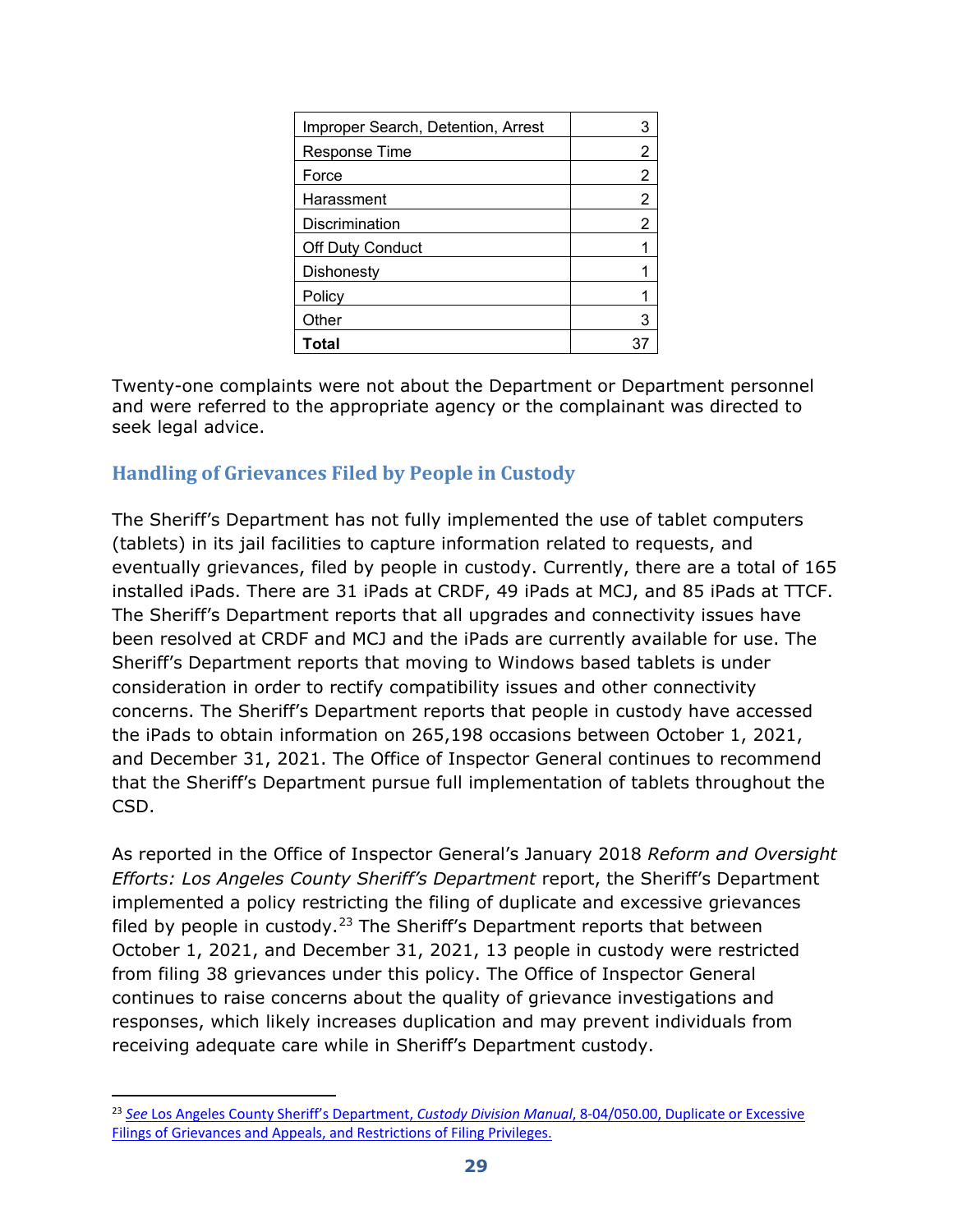#### <span id="page-31-0"></span>**Sheriff's Department's Service Comment Reports**

Under Sheriff's Department policies, the Sheriff's Department accepts and reviews comments from members of the public about departmental service or employee performance.<sup>[24](#page-31-1)</sup> The Sheriff's Department categorizes these comments into three categories:

- External Commendation: an external communication of appreciation for and/or approval of service provided by the Sheriff's Department members;
- Service Complaint: an external communication of dissatisfaction with the Sheriff's Department service, procedure or practice, not involving employee misconduct; and
- Personnel Complaint: an external allegation of misconduct, either a violation of law or Sheriff's Department policy, against any member of the Sheriff's Department.<sup>[25](#page-31-2)</sup>

The following chart lists the number and types of comments reported for each station or unit. $26$ 

| INVESTIGATING BUREAU/STATION/FACILITY | <b>COMMENDATIONS</b> | PERSONNEL<br><b>COMPLAINTS</b> | <b>SERVICE</b><br><b>COMPLAINTS</b> |
|---------------------------------------|----------------------|--------------------------------|-------------------------------------|
| ADM : CENTRAL PATROL ADM HQ           | 0                    | 0                              | $\mathbf{1}$                        |
| ADM: CW SRVS ADM HQ                   | $\overline{2}$       | 0                              | $\Omega$                            |
| ADM : NORTH PATROL ADM HQ             | 2                    | 1                              | $\Omega$                            |
| <b>AER: AERO BUREAU</b>               | 1                    | 0                              | $\Omega$                            |
| ALD : ALTADENA STN                    | 0                    | 1                              | $\mathbf{1}$                        |
| AVA : AVALON STN                      | 1                    | 0                              | $\Omega$                            |
| <b>CEN : CENTURY STN</b>              | 6                    | 9                              | 3                                   |
| <b>CER: CERRITOS STN</b>              | 4                    | 2                              | $\Omega$                            |
| <b>CMB: CIVIL MANAGEMENT BUREAU</b>   | 13                   | 3                              | 5                                   |
| <b>CNT : COURT SERVICES CENTRAL</b>   | 2                    | 4                              | $\mathbf{1}$                        |
| COM : COMPTON STN                     | 2                    | 4                              | $\Omega$                            |
| CPB: COMMUNITY PARTNERSHIP BUREAU     | $\mathbf{1}$         | 0                              | $\Omega$                            |
| <b>CRV : CRESCENTA VALLEY STN</b>     | 5                    | 1                              | $\Omega$                            |

<span id="page-31-1"></span><sup>24</sup> *See* [Los Angeles County Sheriff's Department,](http://pars.lasd.org/Viewer/Manuals/10008/Content/10837) *Manual of Policy and Procedures*, 3-04/010.00, "Department [Service Reviews."](http://pars.lasd.org/Viewer/Manuals/10008/Content/10837)

<span id="page-31-2"></span><sup>&</sup>lt;sup>25</sup> It is possible for an employee to get a Service Complaint and Personnel Complaint based on the same incident in question.

<span id="page-31-3"></span><sup>&</sup>lt;sup>26</sup> This data was provided by the Sheriff's Department from its Performance Recording and Monitoring System on January 5, 2022, and reflects the data provided as of that date.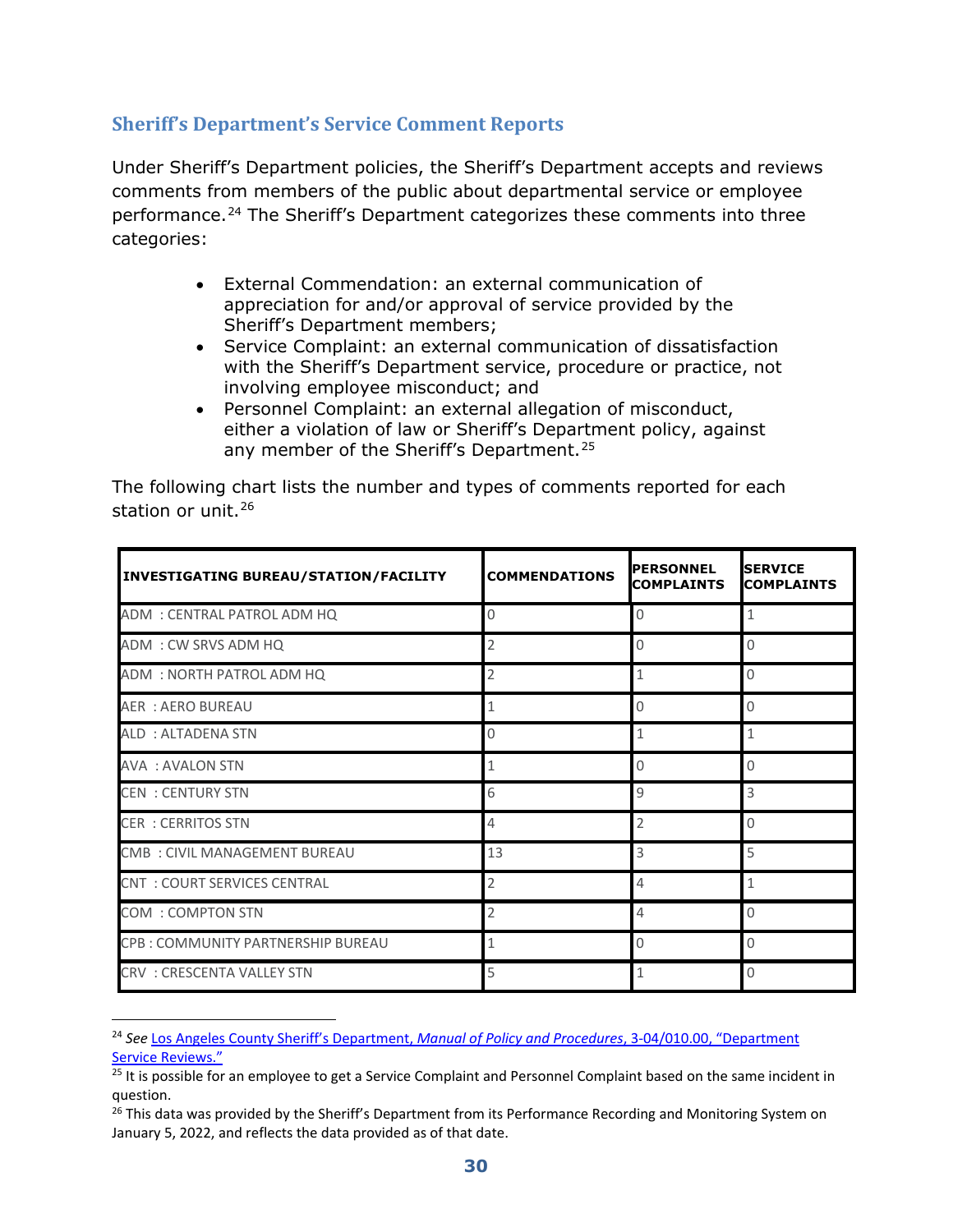| <b>INVESTIGATING BUREAU/STATION/FACILITY</b> | <b>COMMENDATIONS</b>    | <b>PERSONNEL</b><br><b>COMPLAINTS</b> | <b>SERVICE</b><br><b>COMPLAINTS</b> |
|----------------------------------------------|-------------------------|---------------------------------------|-------------------------------------|
| <b>CSB: COUNTY SERVICES BUREAU</b>           | 3                       | 6                                     | $\mathbf 1$                         |
| <b>CSN : CARSON STN</b>                      | 6                       | 5                                     | $\overline{2}$                      |
| CST: COURT SERVICES TRANSPORTATION           | $\mathsf{O}\xspace$     | $\mathbf{1}$                          | $\mathsf{O}\xspace$                 |
| <b>DSB: DATA SYSTEMS BUREAU</b>              | 0                       | 0                                     | $\mathbf{1}$                        |
| <b>ELA: EAST LA STN</b>                      | $\overline{2}$          | 4                                     | 0                                   |
| <b>EST : COURT SERVICES EAST</b>             | $\mathbf{1}$            | 5                                     | $\mathsf 0$                         |
| FCC: FRAUD & CYBER CRIMES BUREAU             | 3                       | 0                                     | $\mathsf{O}\xspace$                 |
| <b>HOM : HOMICIDE BUREAU</b>                 | $\mathbf 1$             | 0                                     | $\overline{2}$                      |
| <b>IND : INDUSTRY STN</b>                    | $\overline{4}$          | 3                                     | 6                                   |
| IRC : INMATE RECEPTION CENTER                | $\overline{2}$          | $\mathbf 1$                           | $\mathsf{O}\xspace$                 |
| <b>LCS : LANCASTER STN</b>                   | 8                       | 16                                    | 6                                   |
| LKD: LAKEWOOD STN                            | 3                       | 6                                     | $\mathbf 0$                         |
| <b>LMT : LOMITA STN</b>                      | 6                       | $\overline{2}$                        | $\mathsf 0$                         |
| <b>MAR: MARINA DEL REY STN</b>               | 0                       | 3                                     | $\mathbf 0$                         |
| MCJ: MEN'S CENTRAL JAIL                      | $\mathbf{1}$            | $\mathbf{1}$                          | $\mathsf{O}\xspace$                 |
| MLH: MALIBU/LOST HILLS STN                   | 11                      | 7                                     | $\overline{2}$                      |
| <b>MTL: METROLINK</b>                        | $\mathbf{1}$            | 1                                     | $\mathsf{O}\xspace$                 |
| <b>NAR: NARCOTICS BUREAU</b>                 | $\mathbf 0$             | 3                                     | $\mathsf{O}\xspace$                 |
| NCF: NORTH CO. CORRECTL FAC                  | $\mathbf{1}$            | 0                                     | $\mathbf 0$                         |
| <b>NWK: NORWALK REGIONAL STN</b>             | 6                       | 9                                     | $\mathsf 3$                         |
| OSS : OPERATION SAFE STREETS BUREAU          | $\overline{2}$          | 0                                     | $\mathsf{O}\xspace$                 |
| PKB: PARKS BUREAU                            | $\overline{\mathbf{3}}$ | $\mathsf{O}\xspace$                   | $\mathsf{O}\xspace$                 |
| <b>PLM : PALMDALE STN</b>                    | 22                      | 21                                    | $\mathbf 1$                         |
| PRV: PICO RIVERA STN                         | $\mathbf 0$             | 3                                     | $\overline{2}$                      |
| <b>SCV : SANTA CLARITA VALLEY STN</b>        | 17                      | 8                                     | $\mathbf 1$                         |
| <b>SDM : SAN DIMAS STN</b>                   | 5                       | $\overline{4}$                        | $\mathsf 0$                         |
| <b>SEB: SPECIAL ENFORCEMENT BUR</b>          | $\mathbf{1}$            | $\mathsf{O}\xspace$                   | $\mathsf{O}\xspace$                 |
| SIB: SHERIFF INFORMATION BUREAU              | $\mathbf{1}$            | $\mathbf 0$                           | $\mathsf 0$                         |
| <b>SLA: SOUTH LOS ANGELES STATION</b>        | $\overline{2}$          | 5                                     | $\mathbf 1$                         |
| SO: PITCHESS SOUTH FACILITY                  | 0                       | 0                                     | $1\,$                               |
| <b>SSB: SCIENTIFIC SERV BUREAU</b>           | 3                       | 0                                     | $\mathbf 0$                         |
| TEM: TEMPLE CITY STN                         | 9                       | $\overline{7}$                        | $\mathbf 1$                         |